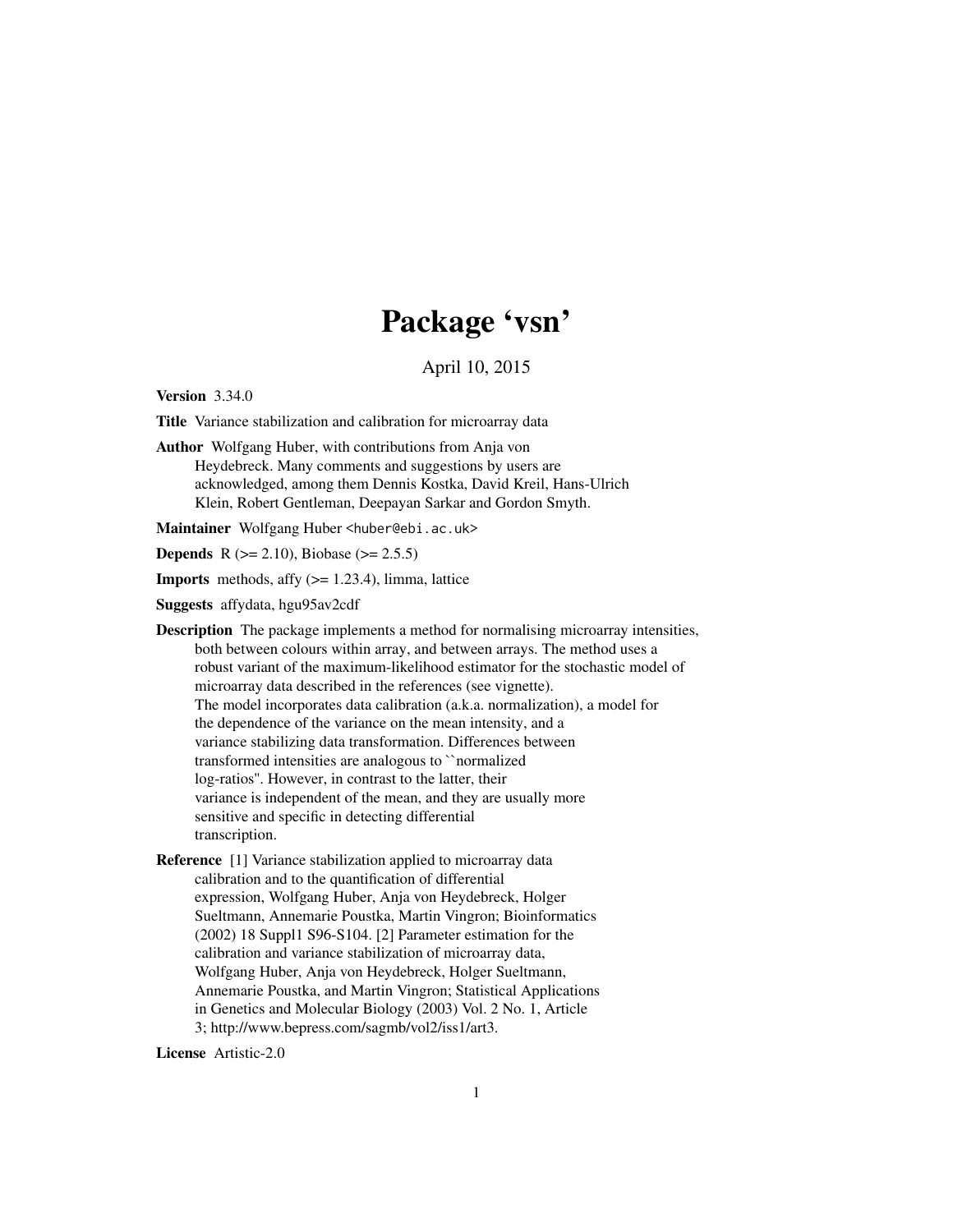#### <span id="page-1-0"></span>URL <http://www.r-project.org>, <http://www.ebi.ac.uk/huber>

biocViews Microarray, OneChannel, TwoChannel, Preprocessing

Collate AllClasses.R AllGenerics.R vsn2.R vsnLogLik.R justvsn.R methods-vsnInput.R methods-vsn.R methods-vsn2.R methods-predict.R RGList\_to\_NChannelSet.R meanSdPlot-methods.R plotLikelihood.R vsnPlotPar.R vsn.R vsnh.R getIntensityMatrix.R normalize.AffyBatch.vsn.R sagmbSimulateData.R zzz.R

### R topics documented:

|       | $\overline{3}$ |
|-------|----------------|
|       | $\overline{4}$ |
|       | - 5            |
|       |                |
|       |                |
|       |                |
|       |                |
|       |                |
|       |                |
|       |                |
|       |                |
|       |                |
|       |                |
|       |                |
|       |                |
| Index | 26             |

vsn-package *vsn*

#### Description

vsn

#### Details

The main function of the package is [vsn2](#page-16-1). Interesting for its applications are also predict and the wrapper function [justvsn](#page-2-1).

[vsn2](#page-16-1) can be applied to objects of class [ExpressionSet](#page-0-0), [NChannelSet](#page-0-0), [AffyBatch](#page-0-0) (from the affy package) and [RGList](#page-0-0) (from the limma package), matrix and vector. It returns an object of class [vsn](#page-12-1), which contains the results of fitting the vsn model to the data.

The most common use case is that you will want to construct a new data object with the vsnnormalized data whose class is the same as that of the input data and which preserves the metadata. This can be achieved by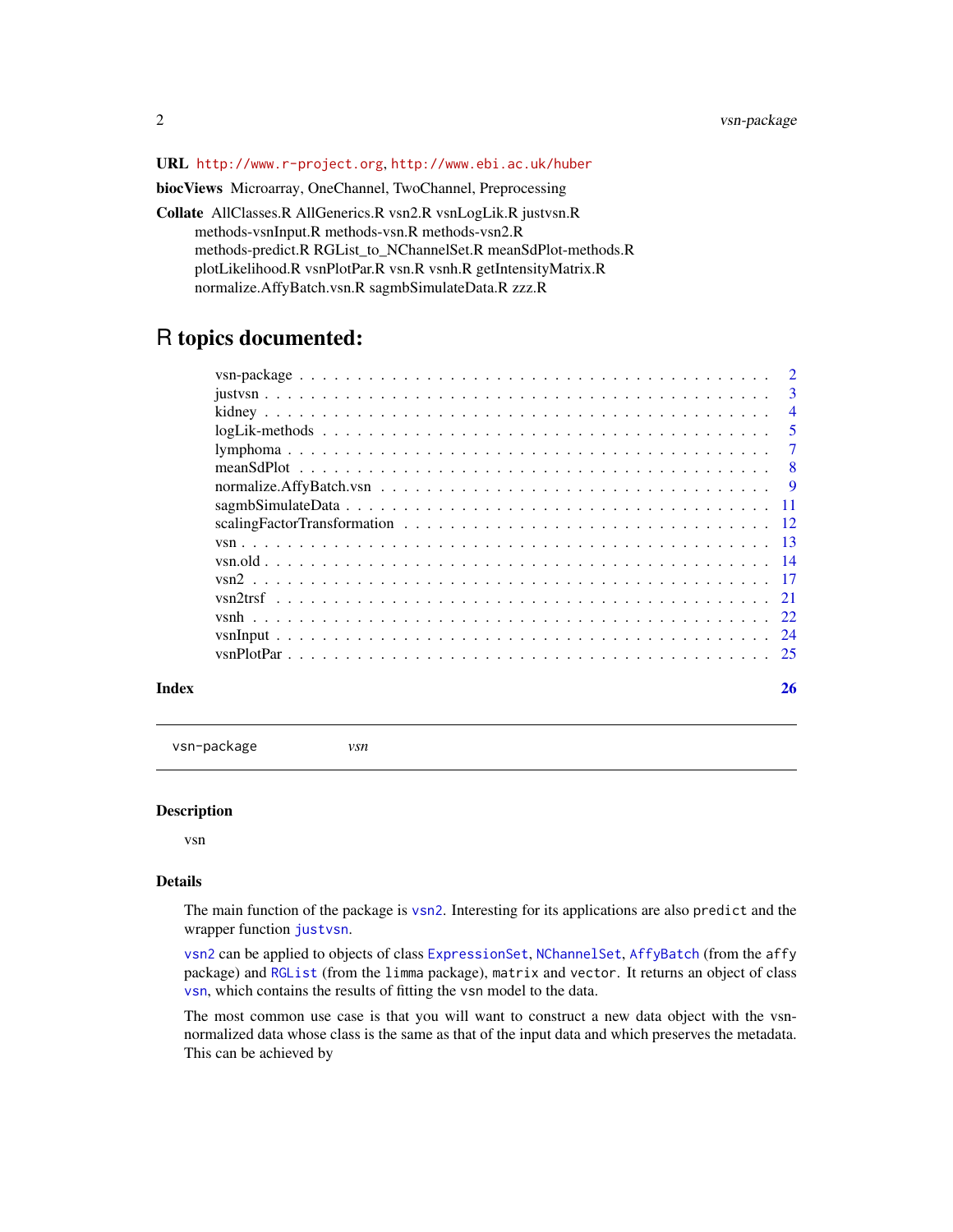<span id="page-2-0"></span>justvsn 3

```
fit = vsn2(x, \ldots)nx = predict(fit, newdata=x)
```
To simplify this, there exists also a simple wrapper [justvsn](#page-2-1).

#### Author(s)

Wolfgang Huber

<span id="page-2-1"></span>justvsn *Wrapper functions for vsn*

#### Description

justvsn is equivalent to calling

fit =  $vsn2(x, \ldots)$  $nx = predict(fit, newdata=x, useDataInFit = TRUE)$ 

vsnrma is a wrapper around [vsn2](#page-16-1) and [rma](#page-0-0).

#### Usage

justvsn(x, ...)  $vsnrma(x, \ldots)$ 

#### Arguments

|                      | For justysn, any kind of object for which vsn2 methods exist. For vsnrma, an<br>AffyBatch. |
|----------------------|--------------------------------------------------------------------------------------------|
| $\ddot{\phantom{0}}$ | Further arguments that get passed on to vsn2.                                              |

#### Details

vsnrma does probe-wise background correction and between-array normalization by calling [vsn2](#page-16-1) on the perfect match (PM) values only. Probeset summaries are calculated with the medianpolish algorithm of [rma](#page-0-0).

#### Value

justvsn returns the vsn-normalised intensities in an object generally of the same class as its first argument (see the man page of [predict](#page-0-0) for details). It preserves the metadata. vsnrma returns an [ExpressionSet](#page-0-0).

#### Author(s)

Wolfgang Huber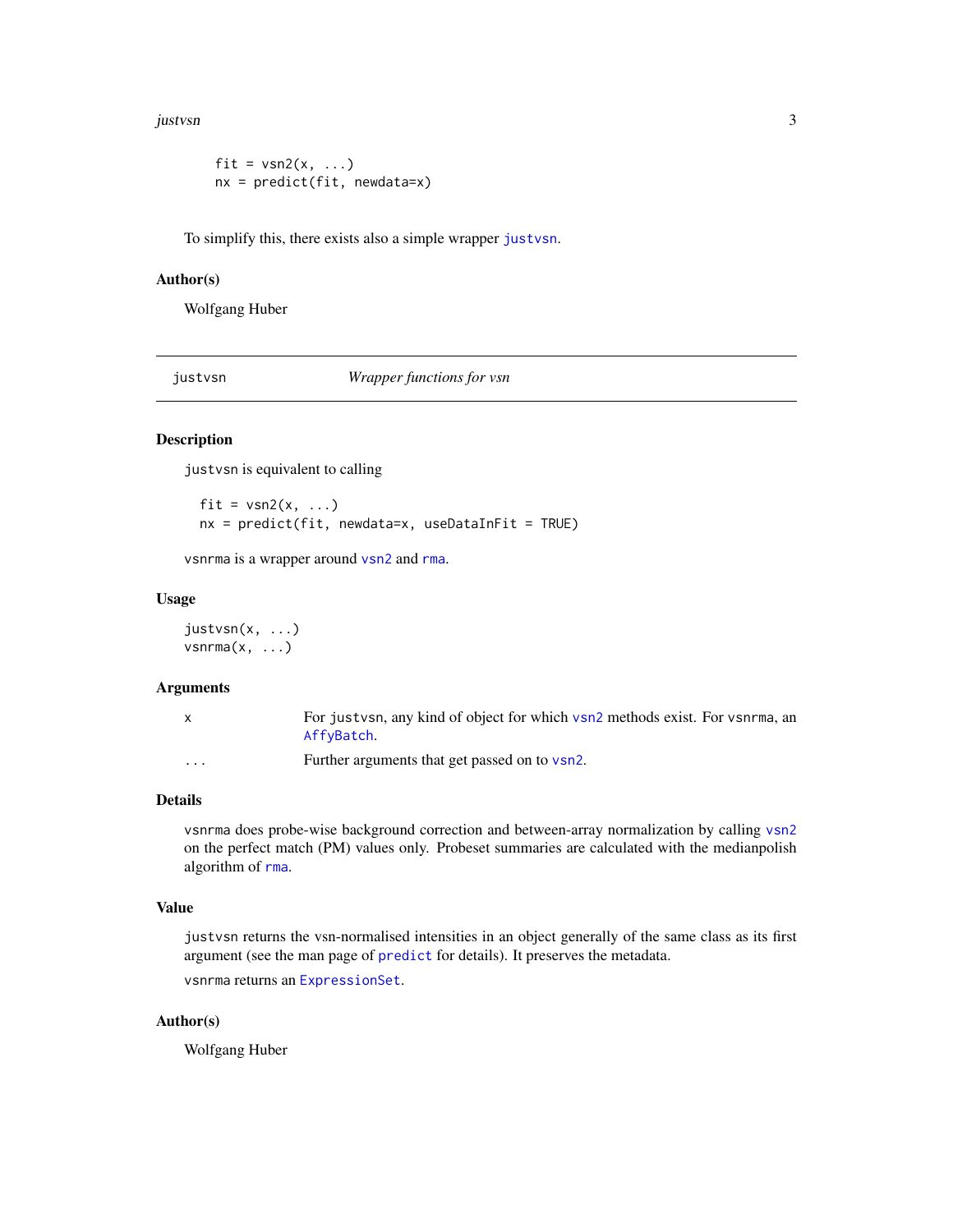<span id="page-3-0"></span>4 kidney

#### See Also

[vsn2](#page-16-1)

#### Examples

```
##--------------------------------------------------
## use "vsn2" to produce a "vsn" object
##--------------------------------------------------
data("kidney")
fit = vsn2(kidney)nkid = predict(fit, newdata=kidney)
##--------------------------------------------------
## justvsn on ExpressionSet
##--------------------------------------------------
nkid2 = justvsn(kidney)
stopifnot(identical(exprs(nkid), exprs(nkid2)))
##--------------------------------------------------
## justvsn on RGList
##--------------------------------------------------
rg = new("RGList", list(R=exprs(kidney)[,1,drop=FALSE], G=exprs(kidney)[,2,drop=FALSE]))
erge = justvsn(rg)
```

| kidney | Intensity data for 1 cDNA slide with two adjacent tissue samples from |
|--------|-----------------------------------------------------------------------|
|        | a nephrectomy (kidney)                                                |

#### Description

Intensity data for 1 cDNA slide with two adjacent tissue samples from a nephrectomy (kidney)

#### Usage

data(kidney)

#### Format

kidney is an [ExpressionSet](#page-0-0) containing the data from one cDNA chip. The 8704x2 matrix exprs(kidney) contains the spot intensities for the red (635 nm) and green color channels (532 nm) respectively. For each spot, a background estimate from a surrounding region was subtracted.

#### Details

The chip was produced in 2001 by Holger Sueltmann at the Division of Molecular Genome Analysis at the German Cancer Research Center in Heidelberg.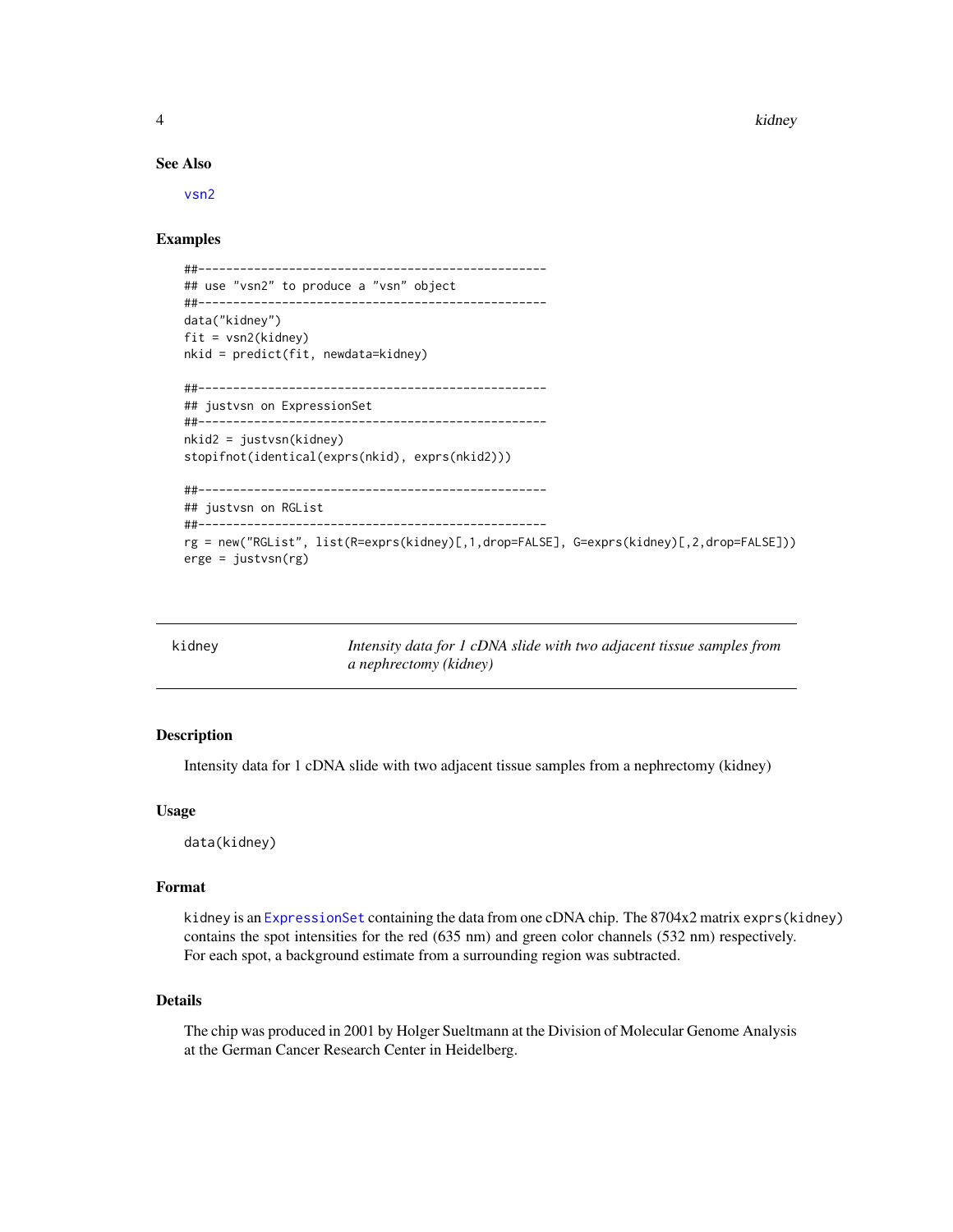#### <span id="page-4-0"></span>logLik-methods 5

#### References

Huber W, Boer JM, von Heydebreck A, Gunawan B, Vingron M, Fuzesi L, Poustka A, Sueltmann H. Transcription profiling of renal cell carcinoma. Verh Dtsch Ges Pathol. 2002;86:153-64. PMID: 12647365

#### See Also

[vsn](#page-12-2)

#### Examples

```
data(kidney)
plot(exprs(kidney), pch=".", log="xy")
abline(a=0,b=1,col="blue")
```
logLik-methods *Calculate the log likelihood and its gradient for the vsn model*

#### Description

logLik calculates the log likelihood and its gradient for the vsn model. plotVsnLogLik makes a false color plot for a 2D section of the likelihood landscape.

#### Usage

```
## S4 method for signature vsnInput
logLik(object, p, mu = numeric(0), sigsq=as.numeric(NA), calib="affine")
```

```
plotVsnLogLik(object,
```

```
p,
whichp = 1:2,
expand = 1,
ngrid = 31L,fun = logLik,
main = "log likelihood",
...)
```
#### Arguments

| object | A vsnInput object.                                                                                                                                                                                                                |
|--------|-----------------------------------------------------------------------------------------------------------------------------------------------------------------------------------------------------------------------------------|
| р      | For plotVsnLogLik, a vector or a 3D array with the point in parameter space<br>around which to plot the likelihood. For logLik, a matrix whose columns are<br>the set of parameters at which the likelihoods are to be evaluated. |
| mu     | Numeric vector of length 0 or $nrow(object)$ . If the length is 0, there is no<br>reference and sigsq must be NA (the default value). See vsn2.                                                                                   |
| sigsq  | Numeric scalar.                                                                                                                                                                                                                   |
|        |                                                                                                                                                                                                                                   |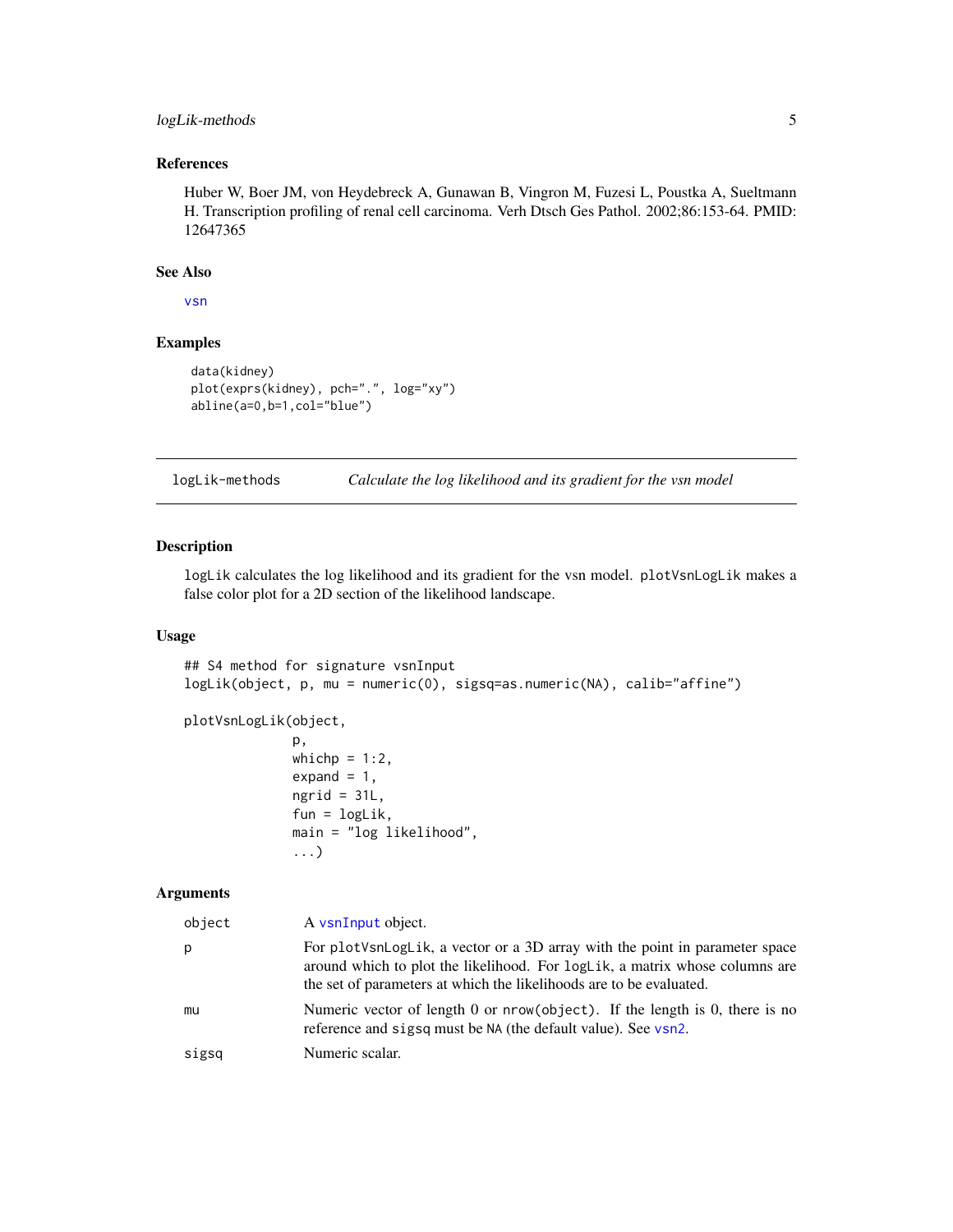| calib    | as in $vsn2$ .                                                                                                                                                                     |
|----------|------------------------------------------------------------------------------------------------------------------------------------------------------------------------------------|
| whichp   | Numeric vector of length 2, with the indices of those two parameters in p along<br>which the section is to be taken.                                                               |
| expand   | Numeric vector of length 1 or 2 with expansion factors for the plot range. The<br>range is auto-calculated using a heuristic, but manual adjustment can be useful;<br>see example. |
| ngrid    | Integer scalar, the grid size.                                                                                                                                                     |
| fun      | Function to use for log-likelihood calculation. This parameter is exposed only<br>for testing purposes.                                                                            |
| main     | This parameter is passed on levelplot.                                                                                                                                             |
| $\cdots$ | Arguments that get passed on to fun, use this for mu, sigsq, calib.                                                                                                                |

#### Details

logLik is an R interface to the likelihood computations in vsn (which are done in C).

#### Value

For logLik, a numeric matrix of size  $nrow(p)+1$  by  $ncol(p)$ . Its columns correspond to the columns of p. Its first row are the likelihood values, its rows  $2 \dots n r \omega(p) + 1$  contain the gradients. If mu and sigsq are specified, the ordinary negative log likelihood is calculated using these parameters as given. If they are not specified, the profile negative log likelihood is calculated.

For plotVsnLogLik, a dataframe with the 2D grid coordinates and log likelihood values.

#### Author(s)

Wolfgang Huber

#### See Also

[vsn2](#page-16-1)

#### Examples

data("kidney")

abline(v=coef(fit)[3], col="red")

```
v = new("vsnInput", x=exprs(kidney),
  pstart=array(as.numeric(NA), dim=c(1, ncol(kidney), 2)))
fit = vsn2(kidney)
print(coef(fit))
p = sapply(seq(-1, 1, length=31), function(f) coef(fit)+c(0,0,f,0))
11 = \text{logLik}(v, p)plot(p[3, ], ll[1, ], type="l", xlab=expression(b[1]), ylab=expression(-log(L)))
```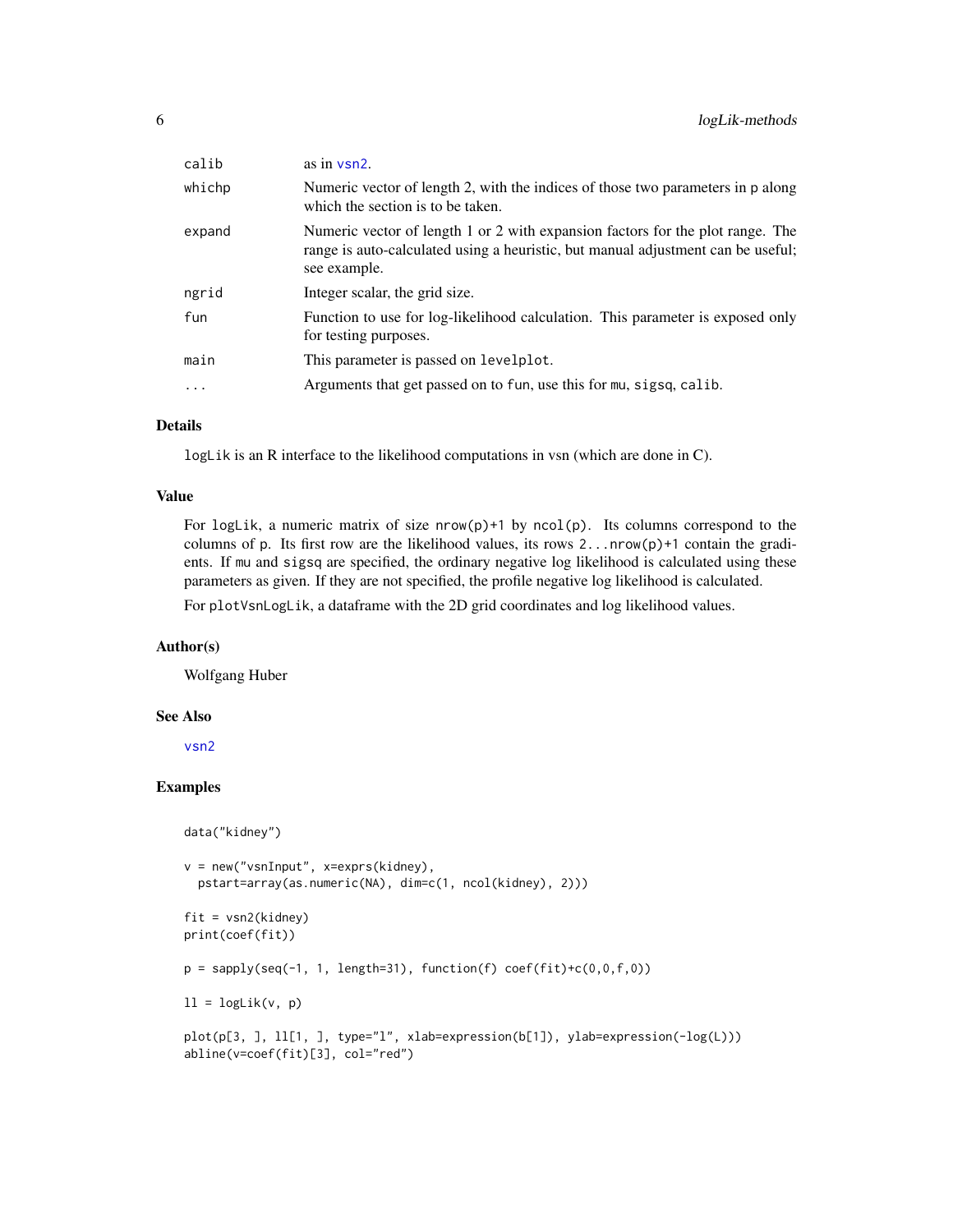#### <span id="page-6-0"></span>lymphoma 7

plotVsnLogLik(v, coef(fit), whichp=c(1,3), expand=0.2)

lymphoma *Intensity data for 8 cDNA slides with CLL and DLBL samples from the Alizadeh et al. paper in Nature 2000*

#### Description

8 cDNA chips from Alizadeh lymphoma paper

#### Usage

data(lymphoma)

#### Format

lymphoma is an [ExpressionSet](#page-0-0) containing the data from 8 chips from the lymphoma data set by Alizadeh et al. (see references). Each chip represents two samples: on color channel 1 (CH1, Cy3, green) the common reference sample, and on color channel 2 (CH2, Cy5, red) the various disease samples. See pData(lymphoma). The 9216x16 matrix exprs(lymphoma) contains the backgroundsubtracted spot intensities (CH1I-CH1B and CH2I-CH2B, respectively).

#### Details

The chip intensity files were downloaded from the Stanford microarray database. Starting from the link below, this was done by following the links *Published Data* -> *Alizadeh AA, et al. (2000) Nature 403(6769):503-11* -> *Data in SMD* -> *Display Data*, and selecting the following 8 slides:

> lc7b019 lc7b047 lc7b048 lc7b056 lc7b057 lc7b058 lc7b069 lc7b070

Then, the script makedata.R from the scripts subdirectory of this package was run to generate the R data object.

#### Source

http://genome-www5.stanford.edu/MicroArray/SMD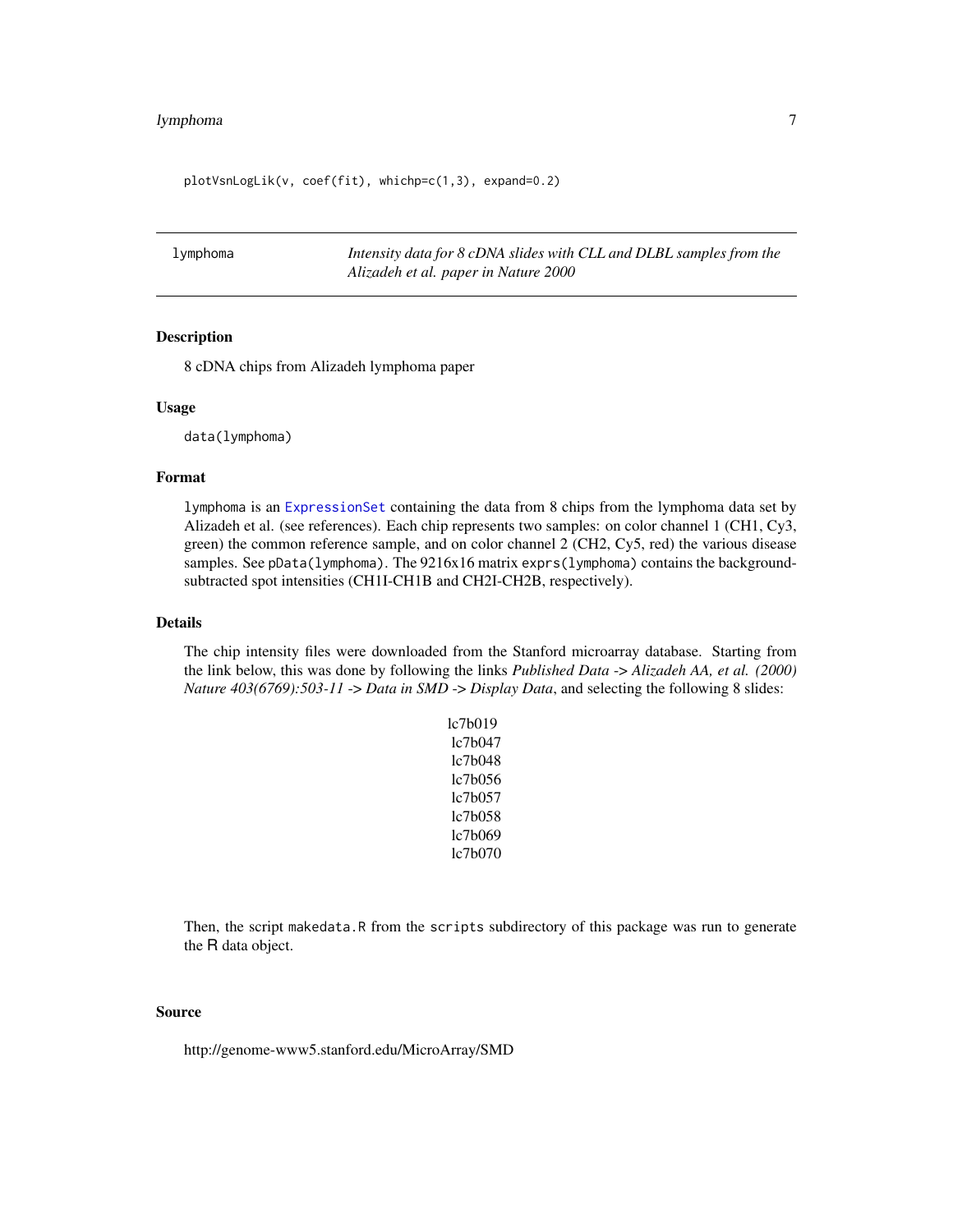#### <span id="page-7-0"></span>References

A. Alizadeh et al., Distinct types of diffuse large B-cell lymphoma identified by gene expression profiling. Nature 403(6769):503-11, Feb 3, 2000.

#### See Also

[vsn](#page-12-2)

#### Examples

data(lymphoma) lymphoma pData(lymphoma)

meanSdPlot *Plot row standard deviations versus row means*

#### Description

Methods for objects of classes [matrix](#page-0-0), [ExpressionSet](#page-0-0), [vsn](#page-12-1) and [MAList](#page-0-0) to plot row standard deviations versus row means.

#### Usage

```
meanSdPlot(x,
          ranks = TRUE,
          xlab = ifelse(ranks, "rank(mean)", "mean"),
          ylab = "sd",
          pch = ".",
          plot = TRUE,
           ...)
```
#### Arguments

| $\mathsf{x}$ | An object of class matrix, Expression Set, vsn or MAList.                                                                                                                                                                                                                                    |
|--------------|----------------------------------------------------------------------------------------------------------------------------------------------------------------------------------------------------------------------------------------------------------------------------------------------|
| ranks        | Logical, indicating whether the x-axis (means) should be plotted on the original<br>scale (FALSE) or on the rank scale (TRUE). The latter distributes the data more<br>evenly along the x-axis and allows a better visual assessment of the standard<br>deviation as a function of the mean. |
| xlab         | Character, label for the x-axis.                                                                                                                                                                                                                                                             |
| ylab         | Character, label for the y-axis.                                                                                                                                                                                                                                                             |
| pch          | Plot symbol.                                                                                                                                                                                                                                                                                 |
| plot         | Logical. If TRUE (default), a plot is produced. Calling the function with plot=FALSE<br>can be useful if only its return value is of interest.                                                                                                                                               |
| $\ddotsc$    | Further arguments that get passed to plot. default.                                                                                                                                                                                                                                          |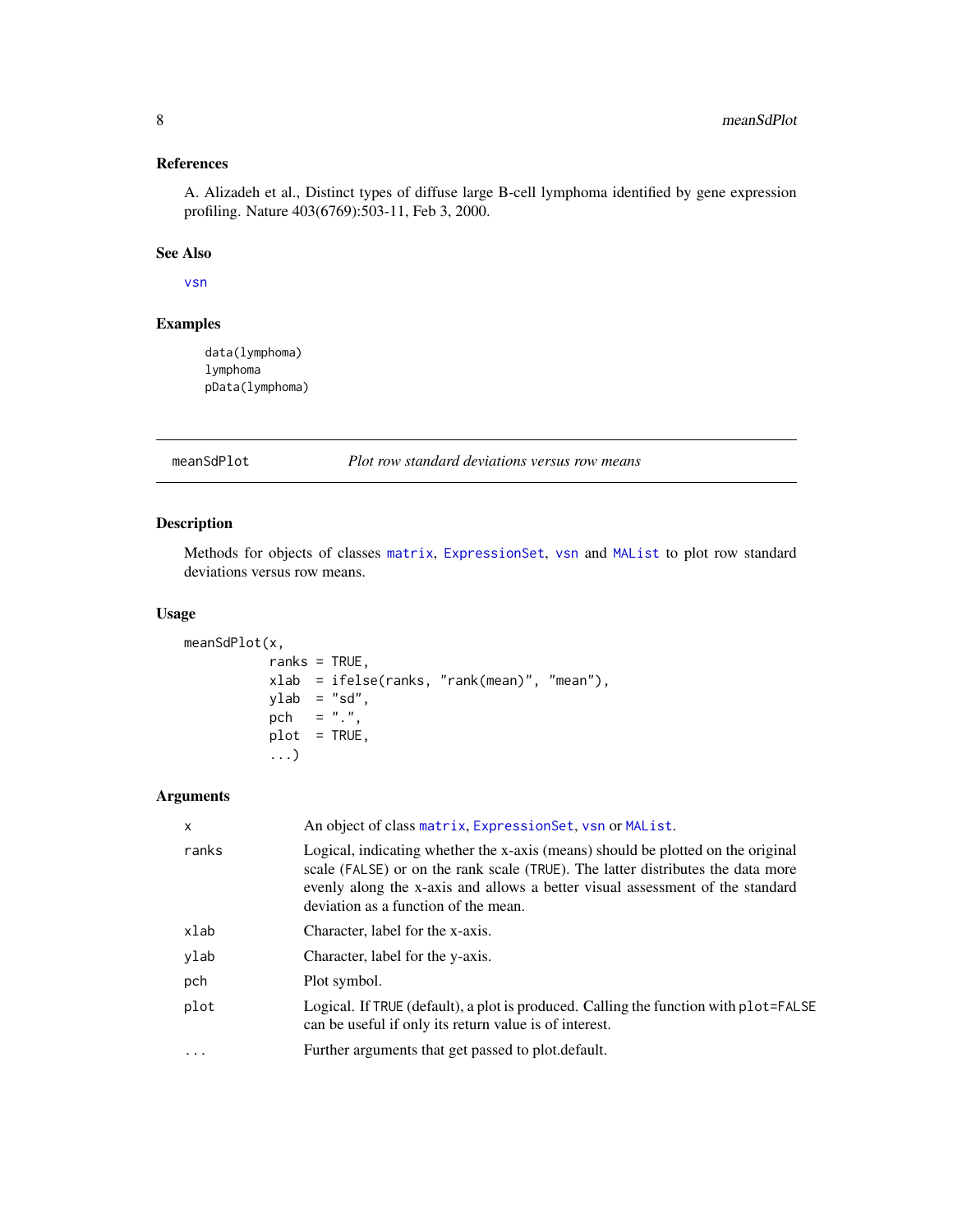#### <span id="page-8-0"></span>Details

Standard deviation and mean are calculated row-wise from the expression matrix (in) x. The scatterplot of these versus each other allows to visually verify whether there is a dependence of the standard deviation (or variance) on the mean. The red dots depict the running median estimator (window-width 10%). If there is no variance-mean dependence, then the line formed by the red dots should be approximately horizontal.

#### Value

A named list with four components: its elements px and py are the x- and y-coordinates of the individual data points in the plot; its first and second element are the x-coordinates and values of the running median estimator (the red dots in the plot). Depending on the value of plot, the method can also have a side effect, which is to create a plot on the active graphics device.

#### Author(s)

Wolfgang Huber

#### See Also

[vsn](#page-12-2)

#### Examples

```
data(kidney)
log.na = function(x) log(ifelse(x>0, x, NA))
```

```
exprs(kidney) = log.na(exprs(kidney))
meanSdPlot(kidney)
```
## ...try this out with non-logged data, the lymphoma data, your data...

<span id="page-8-1"></span>normalize.AffyBatch.vsn

*Wrapper for vsn to be used as a normalization method with expresso*

#### Description

Wrapper for [vsn2](#page-16-1) to be used as a normalization method with the expresso function of the package affy. The expresso function is deprecated, consider using [justvsn](#page-2-1) instead. The normalize.AffyBatch.vsn can still be useful on its own, as it provides some additional control of the normalization process (fitting on subsets, alternate transform parameters).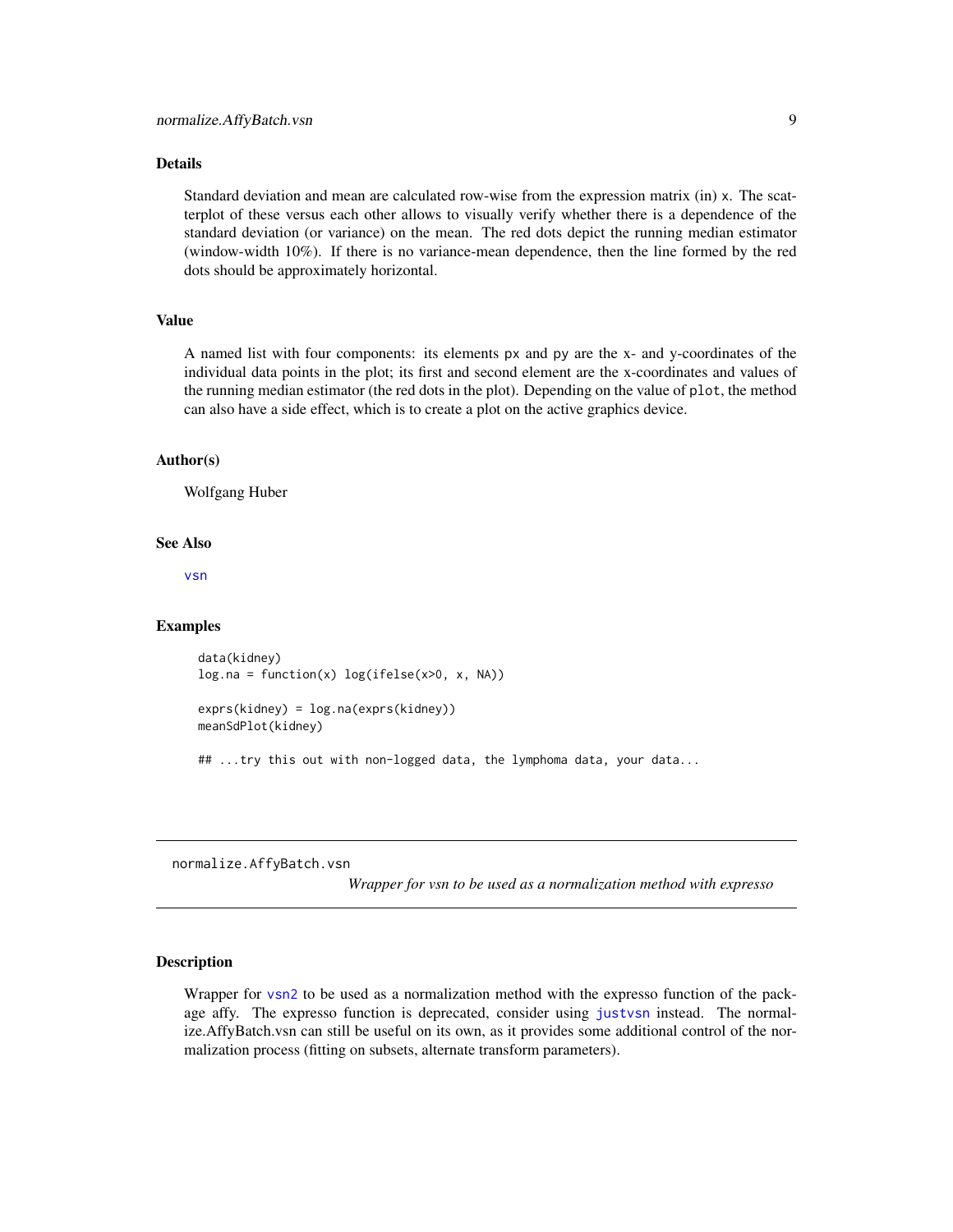#### Usage

```
normalize.AffyBatch.vsn(
   abatch,
   reference,
   strata = NULL,
   subsample = if (nrow(exprs(abatch))>30000L) 30000L else 0L,
   subset,
  log2scale = TRUE,
   log2asymp=FALSE,
   ...)
```
#### Arguments

| abatch    | An object of type AffyBatch.                                                                                                                                                                                                                                                                                                                                                                                                                                                                                                                             |
|-----------|----------------------------------------------------------------------------------------------------------------------------------------------------------------------------------------------------------------------------------------------------------------------------------------------------------------------------------------------------------------------------------------------------------------------------------------------------------------------------------------------------------------------------------------------------------|
| reference | Optional, a 'vsn' object from a previous fit. If this argument is specified, the<br>data in 'x' are normalized "towards" an existing set of reference arrays whose<br>parameters are stored in the object 'reference'. If this argument is not specified,<br>then the data in 'x' are normalized "among themselves". See vsn2 for details.                                                                                                                                                                                                               |
| strata    | The 'strata' functionality is not supported, the parameter is ignored.                                                                                                                                                                                                                                                                                                                                                                                                                                                                                   |
| subsample | Is passed on to vsn2.                                                                                                                                                                                                                                                                                                                                                                                                                                                                                                                                    |
| subset    | This allows the specification of a subset of expression measurements to be used<br>for the vsn fit. The transformation with the parameters of this fit is then, how-<br>ever, applied to the whole dataset. This is useful for excluding expression mea-<br>surements that are known to be differentially expressed or control probes that<br>may not match the vsn model, thus avoiding that they influence the normaliza-<br>tion process. This operates at the level of probesets, not probes. Both 'subset'<br>and 'subsample' can be used together. |
| log2scale | If TRUE, this will perform a global affine transform on the data to put them<br>on a similar scale as the original non-transformed data. Many users prefer this.<br>Fold-change estimates are not affected by this transform. In some situations,<br>however, it may be helpful to turn this off, e.g., when comparing independently<br>normalized subsets of the data.                                                                                                                                                                                  |
| log2asymp | If TRUE, this will perform a global affine transform on the data to make the gen-<br>eralized log (asinh) transform be asymptotically identical to a log base 2 trans-<br>form. Some people find this helpful. Only one of 'log2scale' or 'log2asymp'<br>can be set to TRUE. Fold-change estimates are not affected by this transform.                                                                                                                                                                                                                   |
| .         | Further parameters for vsn2.                                                                                                                                                                                                                                                                                                                                                                                                                                                                                                                             |

#### Details

Please refer to the *Details* and *References* sections of the man page for [vsn2](#page-16-1) for more details about this method.

Important note: after calling [vsn2](#page-16-1), the function normalize.AffyBatch.vsn exponentiates the data (base 2). This is done in order to make the behavior of this function similar to the other normalization methods in affy. That packages uses the convention of taking the logarithm to base in subsequent analysis steps (e.g. in [medpolish](#page-0-0)).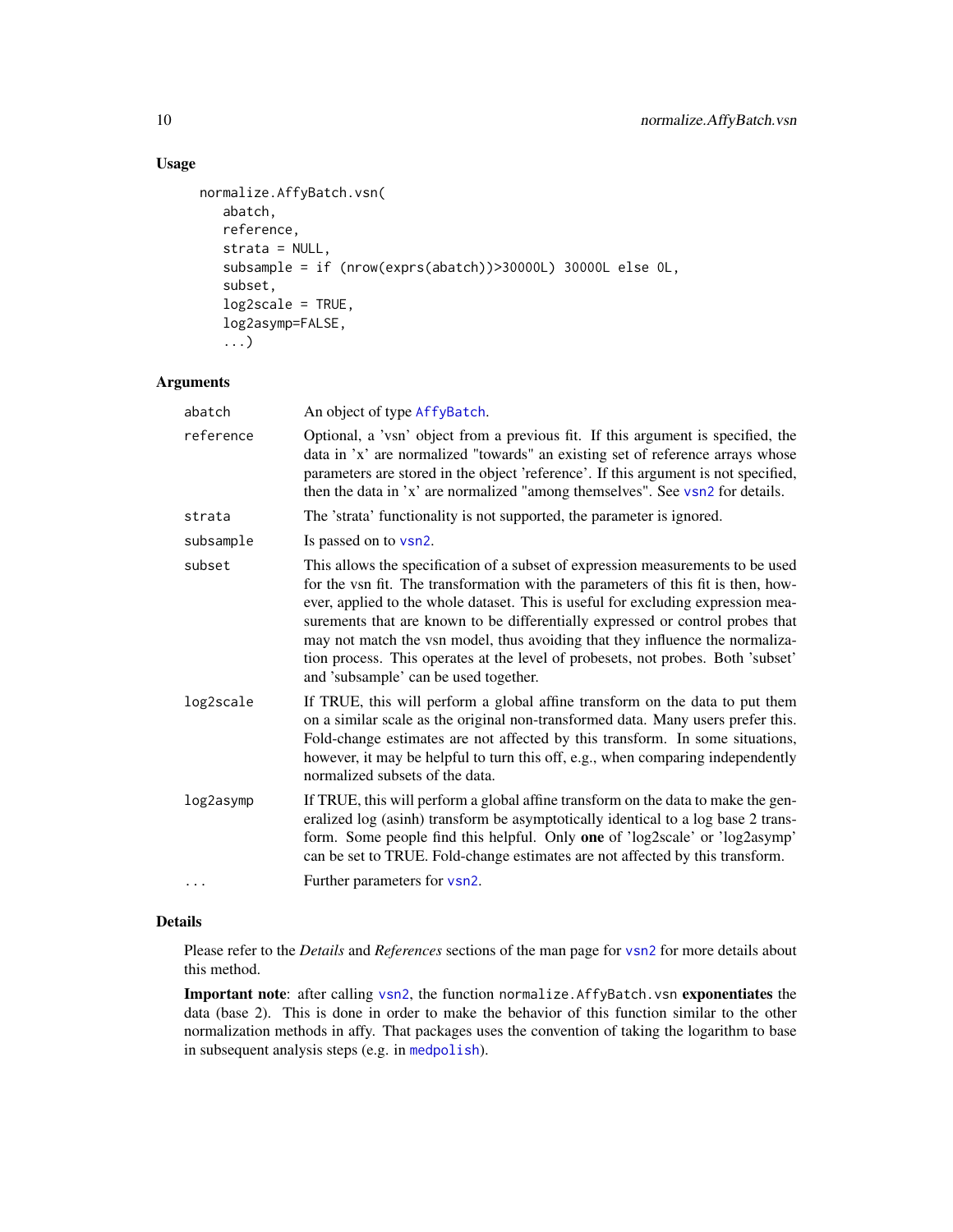#### <span id="page-10-0"></span>sagmbSimulateData 11

#### Value

An object of class [AffyBatch](#page-0-0). The vsn object returned, which can be used as reference for subsequent fits, is provided by description(abatch)@preprocessing\$vsnReference.

#### Author(s)

D. P. Kreil <http://bioinf.boku.ac.at/>, Wolfgang Huber

#### See Also

[vsn2](#page-16-1)

#### Examples

## Please see vignette.

sagmbSimulateData *Simulate data and assess vsn's parameter estimation*

#### Description

Functions to validate and assess the performance of vsn through simulation of data.

#### Usage

```
sagmbSimulateData(n=8064, d=2, de=0, up=0.5, nrstrata=1, miss=0, log2scale=FALSE)
sagmbAssess(h1, sim)
```
#### Arguments

| n         | Numeric. Number of probes (rows).                                                    |
|-----------|--------------------------------------------------------------------------------------|
| d         | Numeric. Number of arrays (columns).                                                 |
| de        | Numeric. Fraction of differentially expressed genes.                                 |
| up        | Numeric. Fraction of up-regulated genes among the differentially expressed<br>genes. |
| nrstrata  | Numeric. Number of probe strata.                                                     |
| miss      | Numeric. Fraction of data points that is randomly sampled and set to NA.             |
| log2scale | Logical. If TRUE, glog on base 2 is used, if FALSE, (the default), then base e.      |
| h1        | Matrix. Calibrated and transformed data, according, e.g., to vsn                     |
| sim       | List. The output of a previous call to sagmb SimulateData, see Value                 |

#### Details

Please see the vignette.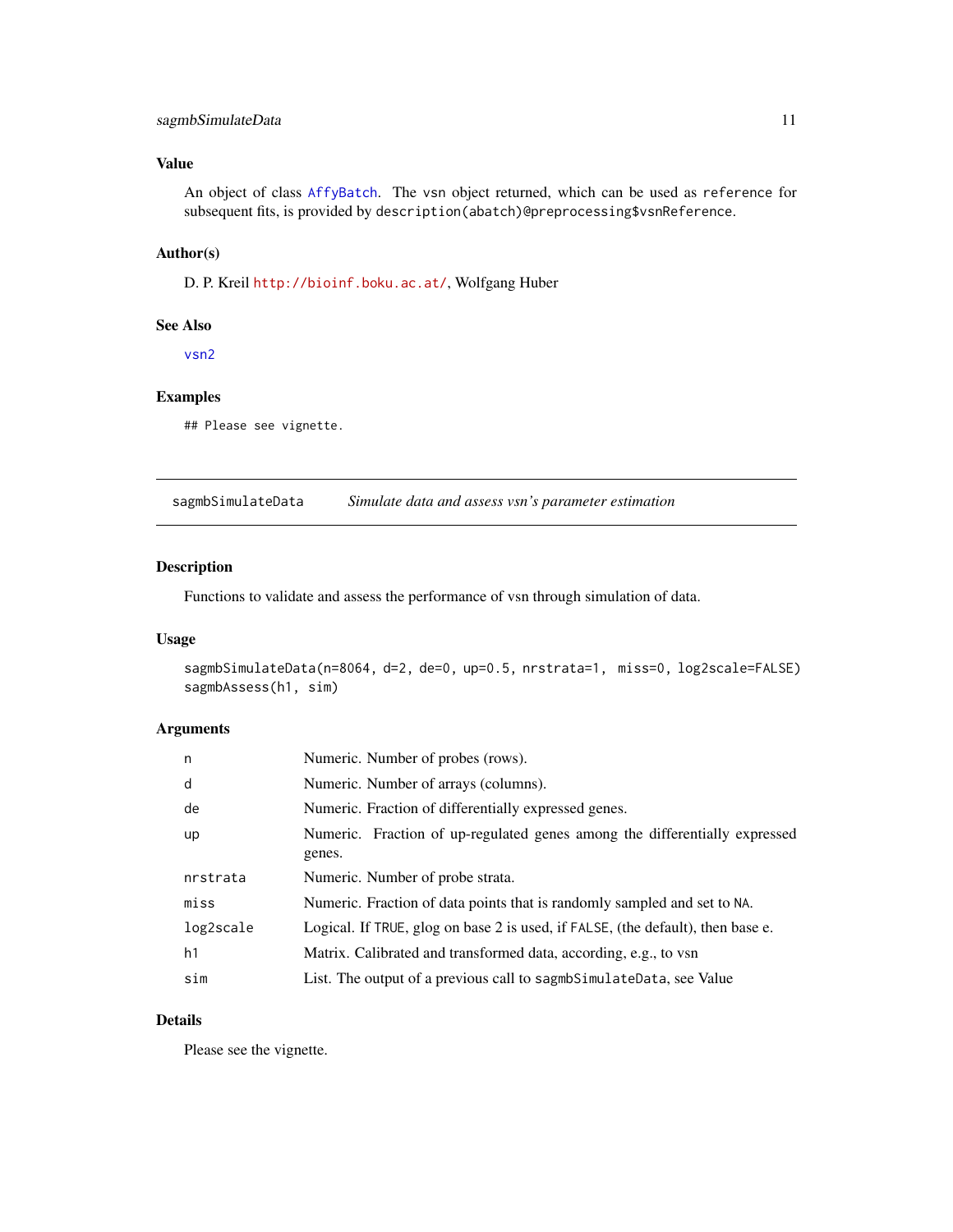For sagmbSimulateData, a list with four components: hy, an n x d matrix with the true (=simulated) calibrated, transformed data; y, an  $n \times d$  matrix with the simulated uncalibrated raw data this is intended to be fed into [vsn](#page-12-2); is.de, a logical vector of length n, specifying which probes are simulated to be differentially expressed. strata, a factor of length n.

For sagmbSimulateData, a number: the root mean squared difference between true and estimated transformed data.

#### Author(s)

Wolfgang Huber

#### References

Wolfgang Huber, Anja von Heydebreck, Holger Sueltmann, Annemarie Poustka, and Martin Vingron (2003) "Parameter estimation for the calibration and variance stabilization of microarray data", Statistical Applications in Genetics and Molecular Biology: Vol. 2: No. 1, Article 3. http://www.bepress.com/sagmb/vol2/iss1/art3

#### See Also

[vsn](#page-12-2)

#### Examples

```
sim <- sagmbSimulateData(nrstrata=4)
ny <- vsn(sim$y, strata=sim$strata)
res <- sagmbAssess(exprs(ny), sim)
res
```
scalingFactorTransformation

*The transformation that is applied to the scaling parameter of the vsn model*

#### Description

The transformation that is applied to the scaling parameter of the vsn model

#### Usage

scalingFactorTransformation(b)

#### Arguments

b Real vector.

<span id="page-11-0"></span>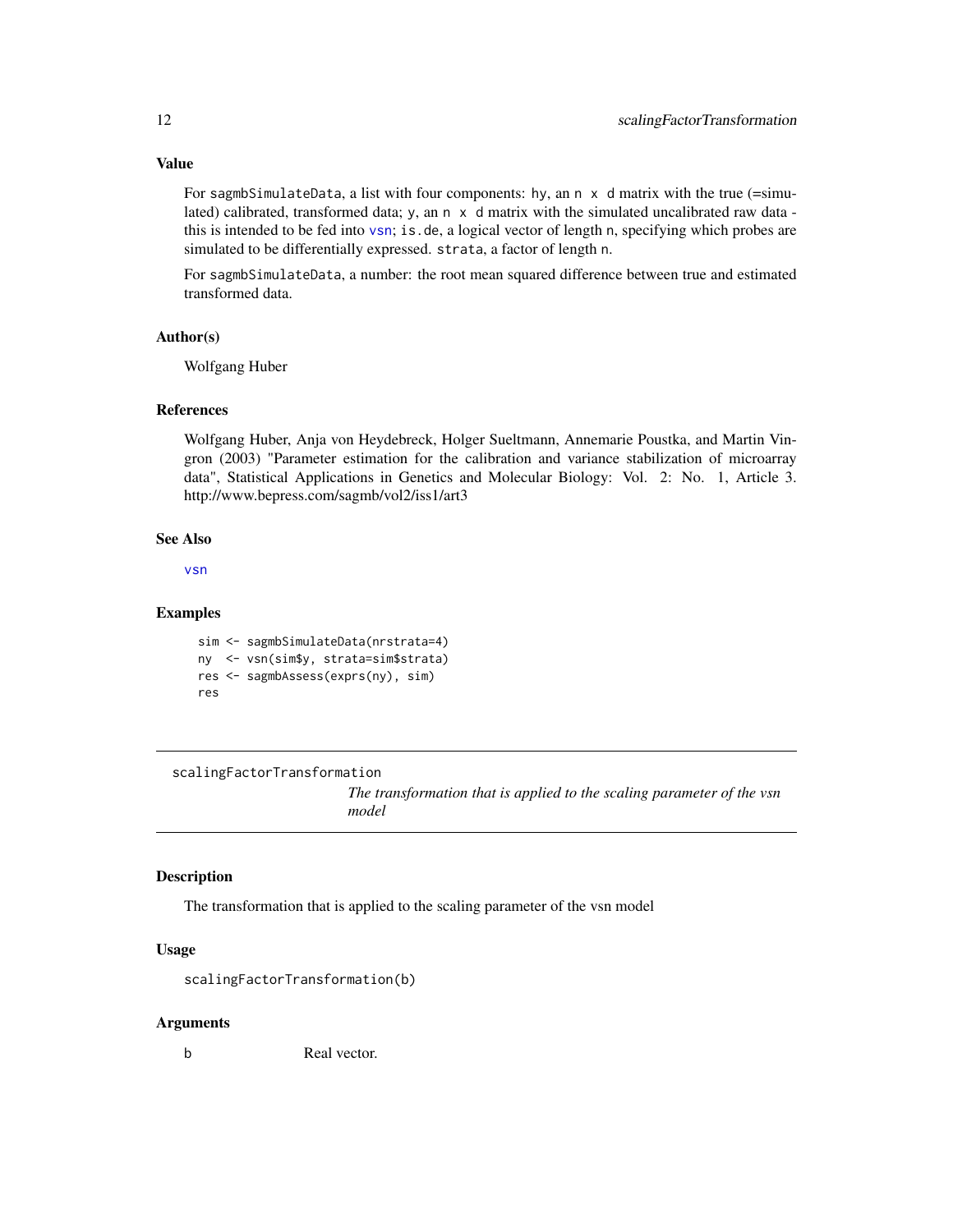<span id="page-12-0"></span> $v \sin \theta$  13

#### Value

A real vector of same length as b, with transformation f applied (see vignette *Likelihood Calculations for vsn*).

#### Author(s)

Wolfgang Huber

#### Examples

```
b = seq(-3, 2, length=20)fb = scalingFactorTransformation(b)
if(interactive())
 plot(b, fb, type="b", pch=16)
```
<span id="page-12-2"></span>

#### vsn *Class to contain result of a vsn fit*

#### <span id="page-12-1"></span>Description

Class to contain result of a vsn fit

#### Creating Objects

new("vsn") vsn2(x) with x being an [ExpressionSet](#page-0-0).

#### **Slots**

- coefficients: A 3D array of size (number of strata) x (number of columns of the data matrix) x 2. It contains the fitted normalization parameters (see vignette).
- strata: A factor of length 0 or n. If its length is n, then its levels correspond to different normalization strata (see vignette).
- mu: A numeric vector of length n with the fitted parameters  $\hat{\mu}_k$ , for  $k = 1, ..., n$ .
- sigsq: A numeric scalar,  $\hat{\sigma}^2$ .
- hx: A numeric matrix with 0 or n rows. If the number of rows is n, then hx contains the transformed data matrix.

lbfgsb: An integer scalar containing the return code from the L-BFGS-B optimizer.

- hoffset: Numeric scalar, the overall offset  $c$  see manual page of [vsn2](#page-16-1).
- calib: Character of length 1, see manual page of [vsn2](#page-16-1).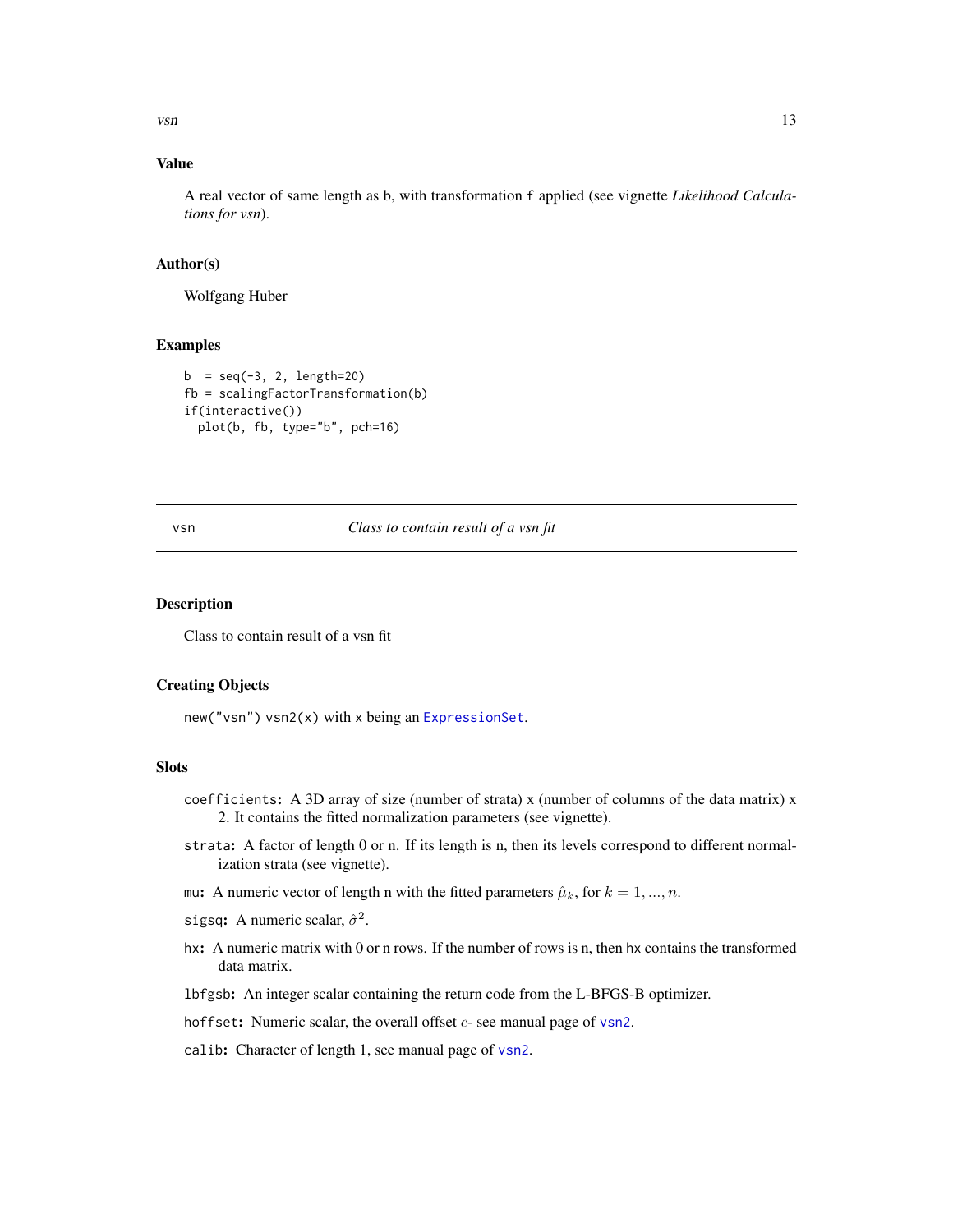#### 14 vsn.old

#### Methods

[ Subset

dim Get dimensions of data matrix.

nrow Get number of rows of data matrix.

ncol Get number of columns of data matrix.

show Print a summary of the object

exprs Accessor to slot hx.

coef, coefficients Accessors to slot coefficients.

#### Author(s)

Wolfgang Huber

#### See Also

[vsn2](#page-16-1)

#### Examples

```
data("kidney")
v = vsn2(kidney)
show(v)
dim(v)
v[1:10, ]
```
vsn.old *Variance stabilization and calibration for microarray data.*

#### Description

Robust estimation of variance-stabilizing and calibrating transformations for microarray data. This function has been superseded by [vsn2](#page-16-1). The function [vsn](#page-12-2) remains in the package for backward compatibility, but for new projects, please use [vsn2](#page-16-1).

#### Usage

```
vsn(intensities,
   lts.quantile = 0.5,
   verbose = interface();niter = 10,
   cvg.check = NULL,describe.preprocessing = TRUE,
   subsample,
   pstart,
   strata)
```
<span id="page-13-0"></span>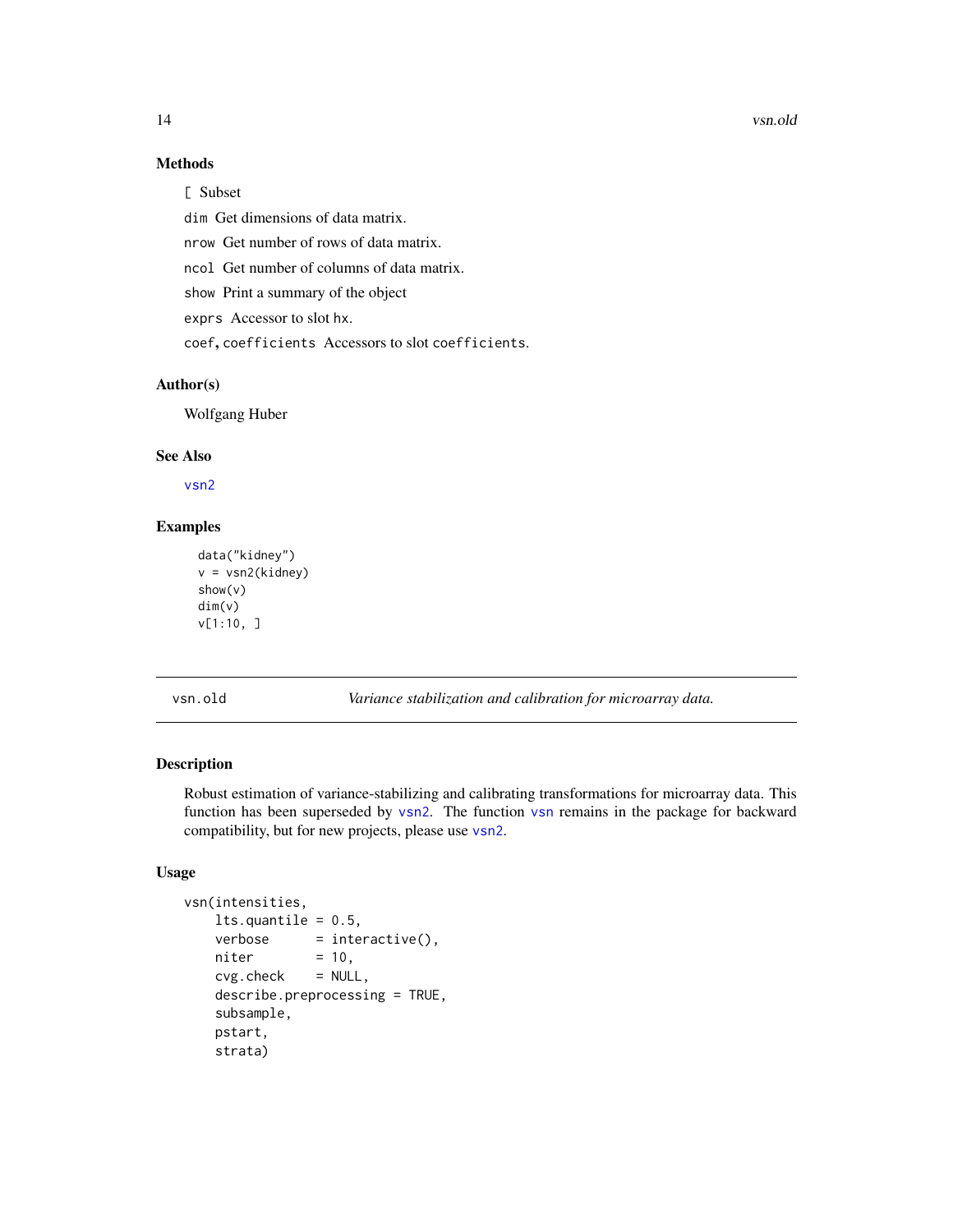#### vsn.old 15

#### **Arguments**

| intensities            | An object that contains intensity values from a microarray experiment. The in-<br>tensities are assumed to be the raw scanner data, summarized over the spots by<br>an image analysis program, and possibly "background subtracted". The intensi-<br>ties must not be logarithmically or otherwise transformed, and not thresholded<br>or "floored". NAs are not accepted. See details.                                                                                                                                                                                                                                                                                                                                   |
|------------------------|---------------------------------------------------------------------------------------------------------------------------------------------------------------------------------------------------------------------------------------------------------------------------------------------------------------------------------------------------------------------------------------------------------------------------------------------------------------------------------------------------------------------------------------------------------------------------------------------------------------------------------------------------------------------------------------------------------------------------|
| lts.quantile           | Numeric. The quantile that is used for the resistant least trimmed sum of squares<br>regression. Allowed values are between 0.5 and 1. A value of 1 corresponds to<br>ordinary least sum of squares regression.                                                                                                                                                                                                                                                                                                                                                                                                                                                                                                           |
| verbose                | Logical. If TRUE, some messages are printed.                                                                                                                                                                                                                                                                                                                                                                                                                                                                                                                                                                                                                                                                              |
| niter                  | Integer. The number of iterations to be used in the least trimmed sum of squares<br>regression.                                                                                                                                                                                                                                                                                                                                                                                                                                                                                                                                                                                                                           |
| cvg.check              | List. If non-NULL, this allows finer control of the iterative least trimmed sum<br>of squares regression. See details.                                                                                                                                                                                                                                                                                                                                                                                                                                                                                                                                                                                                    |
| pstart                 | Array. If not missing, user can specify start values for the iterative parameter<br>estimation algorithm. See vsnh for details.                                                                                                                                                                                                                                                                                                                                                                                                                                                                                                                                                                                           |
| describe.preprocessing |                                                                                                                                                                                                                                                                                                                                                                                                                                                                                                                                                                                                                                                                                                                           |
|                        | Logical. If TRUE, calibration and transformation parameters, plus some other<br>information are stored in the preprocessing slot of the returned object. See<br>details.                                                                                                                                                                                                                                                                                                                                                                                                                                                                                                                                                  |
| subsample              | Integer. If specified, the model parameters are estimated from a subsample of<br>the data only, the transformation is then applied to all data. This can be useful<br>for performance reasons.                                                                                                                                                                                                                                                                                                                                                                                                                                                                                                                            |
| strata                 | Integer vector. Its length must be the same as nrow (intensities). This parameter<br>allows for the calibration and error model parameters to be stratified within each<br>array, e.g to take into account probe sequence properties, print-tip or plate ef-<br>fects. If strata is not specified, one pair of parameters is fitted for every sample<br>(i.e. for every column of intensities). If strata is specified, a pair of param-<br>eters is fitted for every stratum within every sample. The strata are coded for<br>by the different integer values. The integer vector strata can be obtained from<br>a factor fac through as. integer (fac), from a character vector str through<br>as.integer(factor(fac)). |

#### Details

Overview: The function calibrates for sample-to-sample variations through shifting and scaling, and transforms the intensities to a scale where the variance is approximately independent of the mean intensity. The variance stabilizing transformation is equivalent to the natural logarithm in the high-intensity range, and to a linear transformation in the low-intensity range. In an intermediate range, the *arsinh* function interpolates smoothly between the two. For details on the transformation, please see the help page for [vsnh](#page-21-1). The parameters are estimated through a robust variant of maximum likelihood. This assumes that for the majority of genes the expression levels are not much different across the samples, i.e., that only a minority of genes (less than a fraction 1-lts.quantile) is differentially expressed.

Even if most genes on an array are differentially expressed, it may still be possible to use the estimator: if a set of non-differentially expressed genes is known, e.g. because they are external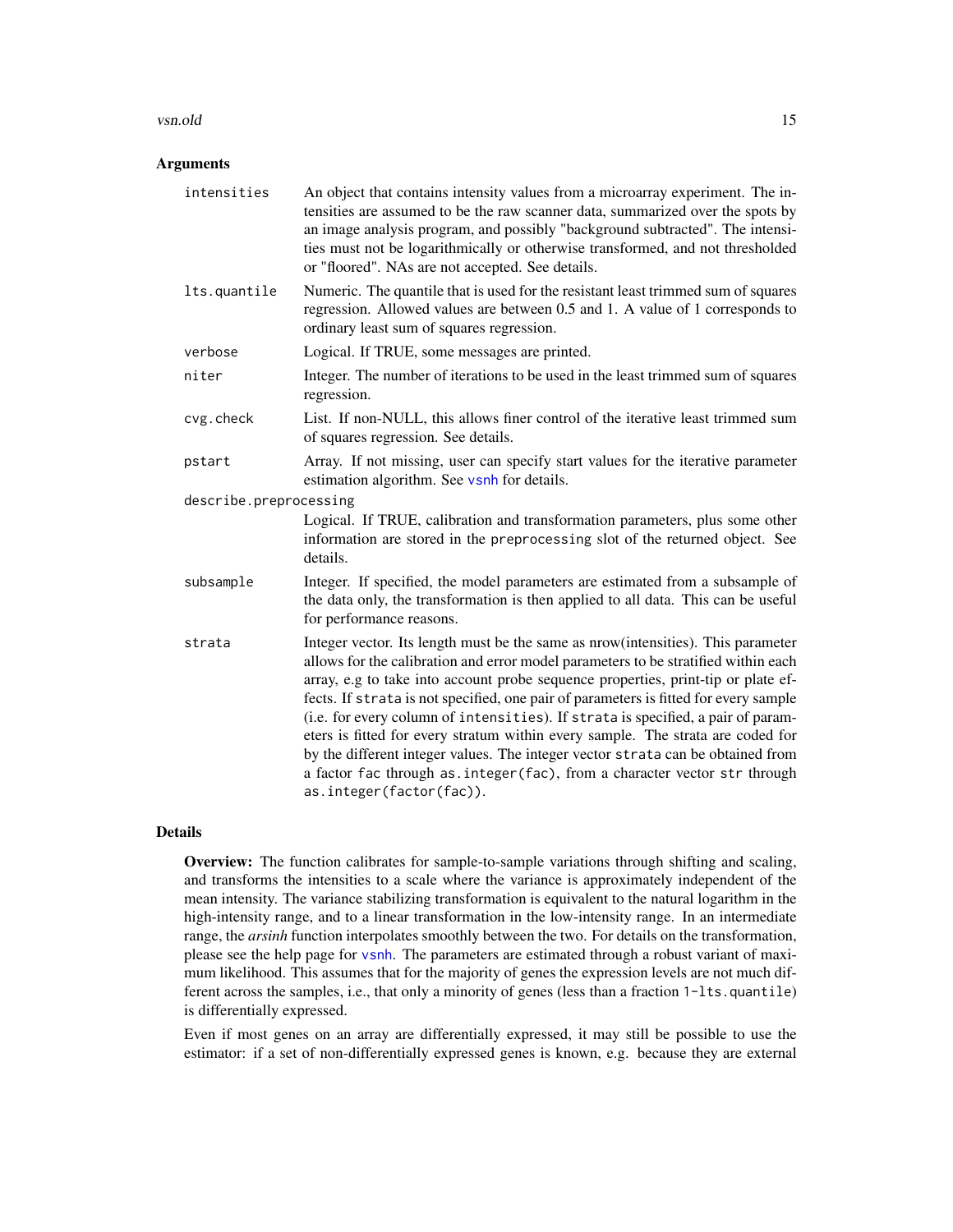controls or reliable 'house-keeping genes', the transformation parameters can be fitted with vsn from the data of these genes, then the transformation can be applied to all data with [vsnh](#page-21-1).

Format: The format of the matrix of intensities is as follows: for the two-color printed array technology, each row corresponds to one spot, and the columns to the different arrays and wavelengths (usually red and green, but could be any number). For example, if there are 10 arrays, the matrix would have 20 columns, columns 1...10 containing the green intensities, and 11...20 the red ones. In fact, the ordering of the columns does not matter to vsn, but it is your responsibility to keep track of it for subsequent analyses. For **one-color arrays**, each row corresponds to a probe, and each column to an array.

Performance: This function is slow. That is due to the nested iteration loops of the numerical optimization of the likelihood function and the heuristic that identifies the non-outlying data points in the least trimmed squares regression. For large arrays with many tens of thousands of probes, you may want to consider random subsetting: that is, only use a subset of the e.g. 10-20,000 rows of the data matrix intensities to fit the parameters, then apply the transformation to all the data, using [vsnh](#page-21-1). An example for this can be seen in the function [normalize.AffyBatch.vsn](#page-8-1), whose code you can inspect by typing normalize.AffyBatch.vsn on the R command line.

Iteration control: By default, if cvg. check is NULL, the function will run the fixed number niter of iterations in the least trimmed sum of squares regression. More fine-grained control can be obtained by passing a list with elements eps and n. If the maximum change between transformed data values is smaller than eps for n subsequent iterations, then the iteration terminates.

Estimated transformation parameters: If describe.preprocessing is TRUE, the transformation parameters are returned in the preprocessing slot of the experimentData slot of the resulting [ExpressionSet](#page-0-0) object, in the form of a [list](#page-0-0) with three elements

- vsnParams: the parameter array (see [vsnh](#page-21-1) for details)
- vsnParamsIter: an array with dimensions c(dim(vsnParams, niter)) that contains the parameter trajectory during the iterative fit process (see also [vsnPlotPar](#page-24-1)).
- vsnTrimSelection: a logical vector that for each row of the intensities matrix reports whether it was below (TRUE) or above (FALSE) the trimming threshold.

If intensities has class [ExpressionSet](#page-0-0), and its experimentData slot has class [MIAME](#page-0-0), then this list is appended to any existing entries in the preprocessing slot. Otherwise, the experimentData object and its preprocessing slot are created.

#### Value

An object of class [ExpressionSet](#page-0-0). Differences between the columns of the transformed intensities are "generalized log-ratios", which are shrinkage estimators of the natural logarithm of the fold change. For the transformation parameters, please see the Details.

#### Author(s)

Wolfgang Huber

#### References

Variance stabilization applied to microarray data calibration and to the quantification of differential expression, Wolfgang Huber, Anja von Heydebreck, Holger Sueltmann, Annemarie Poustka, Martin Vingron; Bioinformatics (2002) 18 Suppl.1 S96-S104.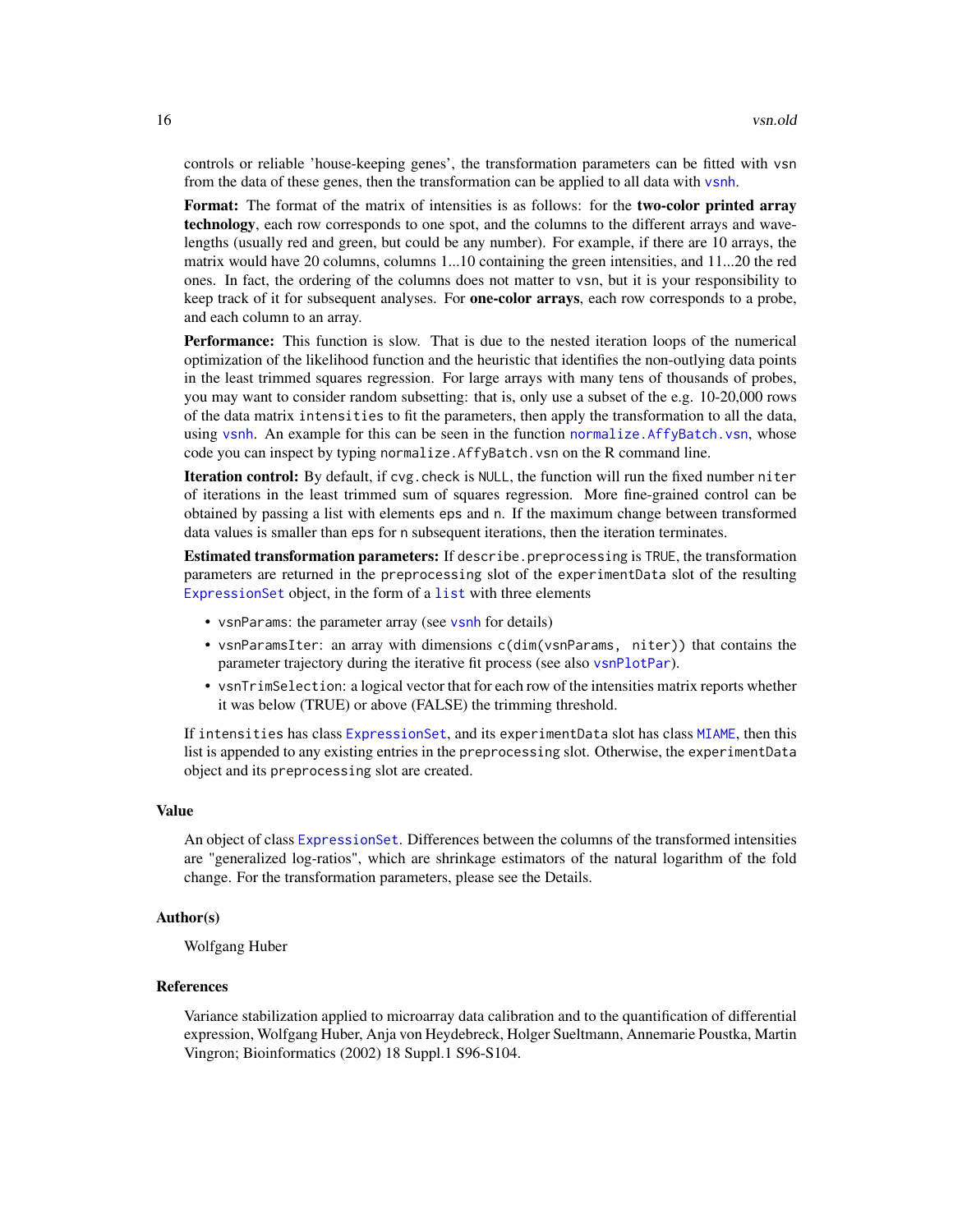#### <span id="page-16-0"></span> $v\sin 2$  17

Parameter estimation for the calibration and variance stabilization of microarray data, Wolfgang Huber, Anja von Heydebreck, Holger Sueltmann, Annemarie Poustka, and Martin Vingron; Statistical Applications in Genetics and Molecular Biology (2003) Vol. 2 No. 1, Article 3. http://www.bepress.com/sagmb/vol2/iss1/art3.

#### See Also

[vsnh](#page-21-1), [vsnPlotPar](#page-24-1), [ExpressionSet-class](#page-0-0), [MIAME-class](#page-0-0), [normalize.AffyBatch.vsn](#page-8-1)

#### Examples

```
data(kidney)
log.na = function(x) log(ifelse(x>0, x, NA))plot(log.na(exprs(kidney)), pch=".", main="log-log")
vsnkid = vsn(kidney) ## transform and calibrate
plot(exprs(vsnkid), pch=".", main="h-h")
meanSdPlot(vsnkid)
## this should always hold true
params = preproc(description(vsnkid))$vsnParams
stopifnot(all(vsnh(exprs(kidney), params) == exprs(vsnkid)))
```
<span id="page-16-1"></span>

vsn2 *Fit the vsn model*

#### Description

vsn2 fits the vsn model to the data in x and returns a [vsn](#page-12-1) object with the fit parameters and the transformed data matrix. The data are, typically, feature intensity readings from a microarray, but this function may also be useful for other kinds of intensity data that obey an additive-multiplicative error model. To obtain an object of the same class as x, containing the normalised data and the same metdata as x, use

fit =  $vsn2(x, \ldots)$  $nx = predict(fit, newdata=x)$ 

or the wrapper [justvsn](#page-2-1). Please see the vignette *Introduction to vsn*.

#### Usage

```
vsnMatrix(x,
         reference,
         strata,
         lts.quantile = 0.9,
         subsample = 0L,verbose = interactive(),returnData = TRUE,
```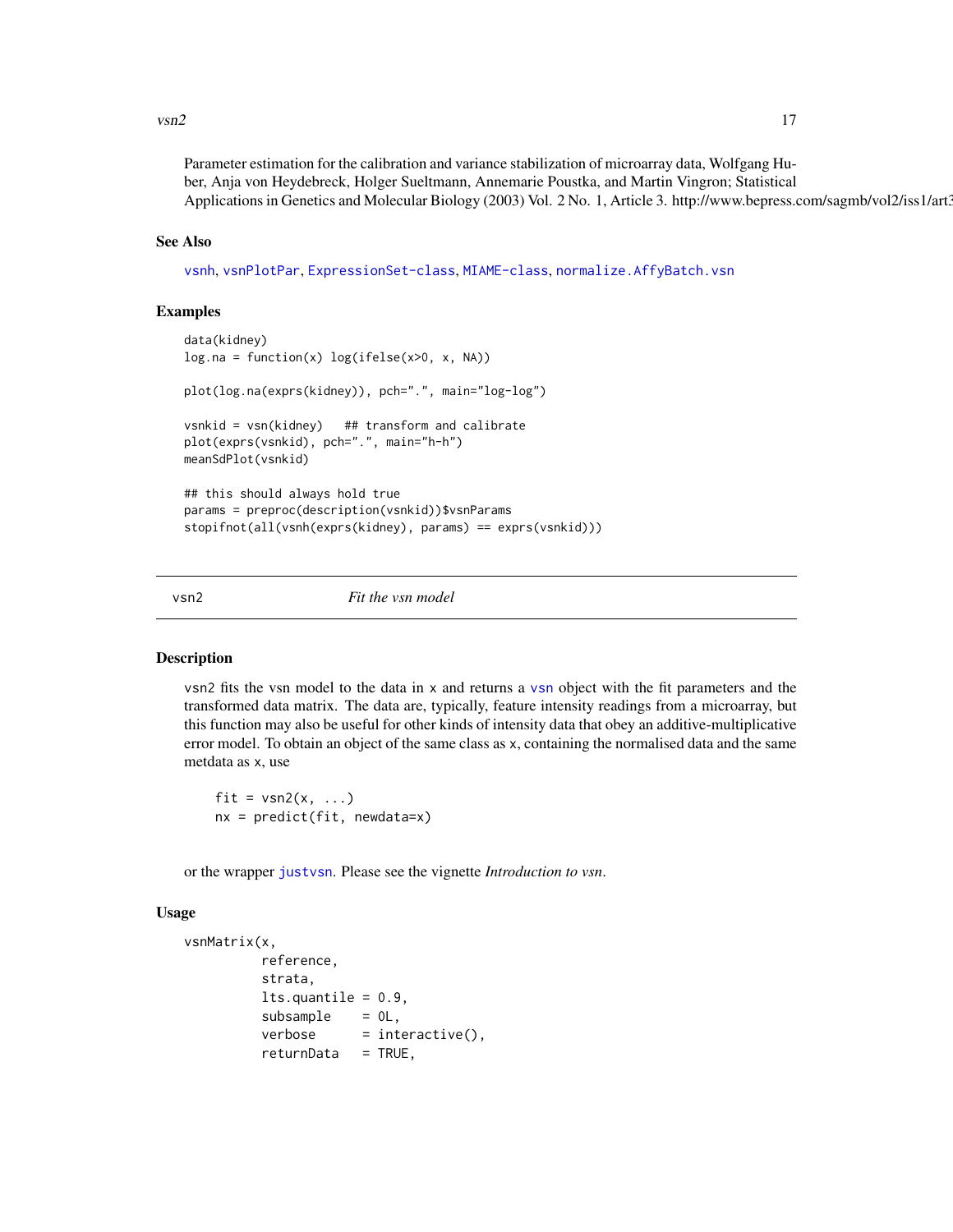```
calib = "affine",
         pstart,
         minDataPointsPerStratum = 42L,
         optimpar = list(),defaultpar = list(factr=5e7, pgtol=2e-4, maxit=60000L,
                             trace=0L, cvg.niter=7L, cvg.eps=0))
## S4 method for signature ExpressionSet
vsn2(x, reference, strata, ...)
## S4 method for signature AffyBatch
vsn2(x, reference, strata, subsample, ...)
## S4 method for signature NChannelSet
vsn2(x, reference, strata, backgroundsubtract=FALSE,
      foreground=c("R","G"), background=c("Rb", "Gb"), ...)
## S4 method for signature RGList
vsn2(x, reference, strata, ...)
```
#### Arguments

| $\times$           | An object containing the data to which the model is fitted.                                                                                                                                                                                                                                                                                                                                                                                                                                                                                    |
|--------------------|------------------------------------------------------------------------------------------------------------------------------------------------------------------------------------------------------------------------------------------------------------------------------------------------------------------------------------------------------------------------------------------------------------------------------------------------------------------------------------------------------------------------------------------------|
| reference          | Optional, a vsn object from a previous fit. If this argument is specified, the<br>data in x are normalized "towards" an existing set of reference arrays whose<br>parameters are stored in the object reference. If this argument is not specified,<br>then the data in x are normalized "among themselves". See Details for a more<br>precise explanation.                                                                                                                                                                                    |
| strata             | Optional, a factor or integer whose length is $nrow(x)$ . It can be used for<br>stratified normalization (i.e. separate offsets $a$ and factors $b$ for each level of<br>strata). If missing, all rows of x are assumed to come from one stratum. If<br>strata is an integer, its values must cover the range $1, \ldots, n$ , where <i>n</i> is the<br>number of strata.                                                                                                                                                                      |
| lts.quantile       | Numeric of length 1. The quantile that is used for the resistant least trimmed<br>sum of squares regression. Allowed values are between 0.5 and 1. A value of 1<br>corresponds to ordinary least sum of squares regression.                                                                                                                                                                                                                                                                                                                    |
| subsample          | Integer of length 1. If its value is greater than 0, the model parameters are esti-<br>mated from a subsample of the data of size subsample only, yet the fitted trans-<br>formation is then applied to all data. For large datasets, this can substantially<br>reduce the CPU time and memory consumption at a negligible loss of precision.<br>Note that the AffyBatch method of vsn2 sets a value of 30000 for this parame-<br>ter if it is missing from the function call - which is different from the behaviour<br>of the other methods. |
| backgroundsubtract |                                                                                                                                                                                                                                                                                                                                                                                                                                                                                                                                                |
|                    | Logical of length 1: should local background estimates be subtracted before                                                                                                                                                                                                                                                                                                                                                                                                                                                                    |

fitting vsn?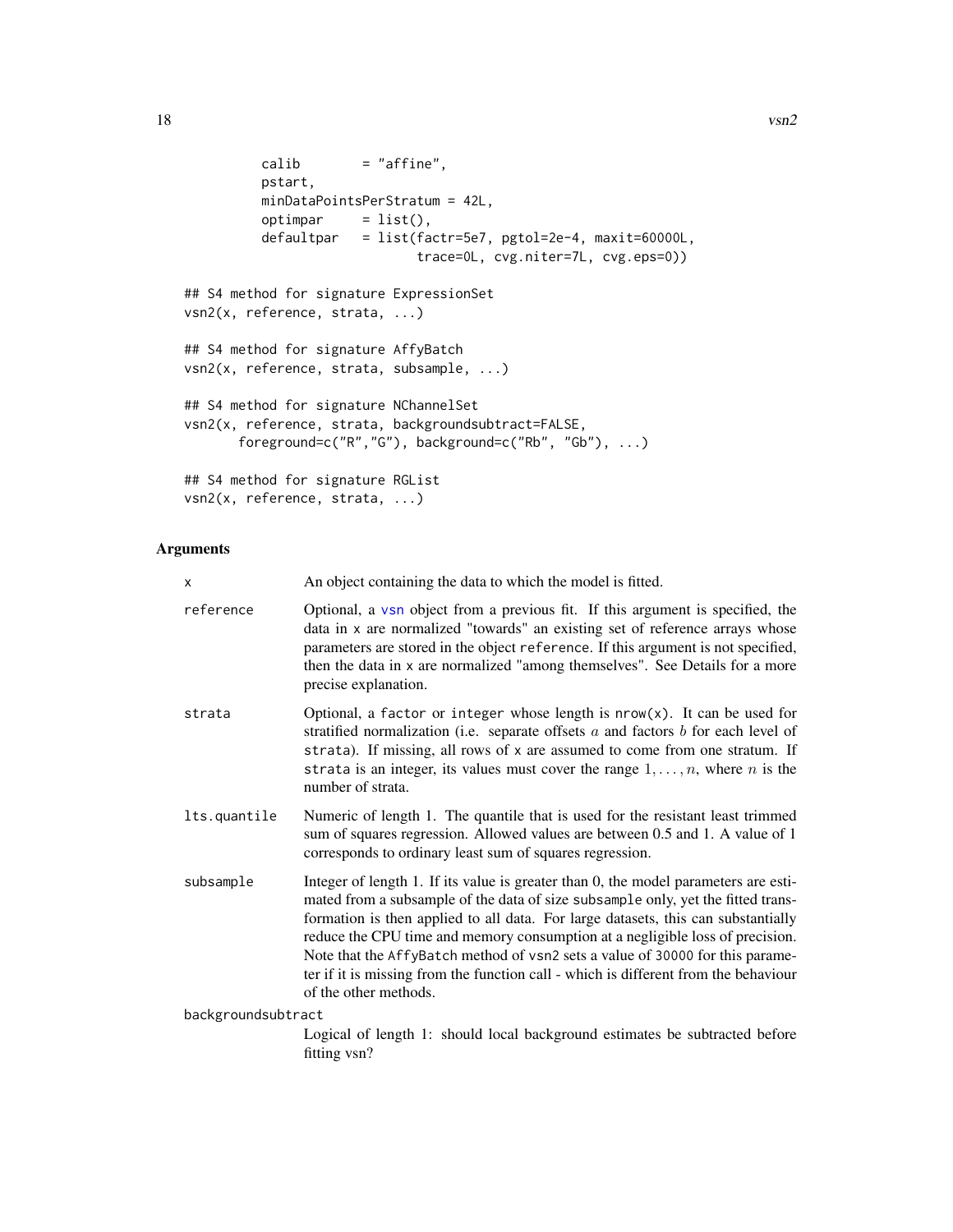| foreground, background  |                                                                                                                                                                                                                                                                                                                                                                                                                                                                                                                                                                            |
|-------------------------|----------------------------------------------------------------------------------------------------------------------------------------------------------------------------------------------------------------------------------------------------------------------------------------------------------------------------------------------------------------------------------------------------------------------------------------------------------------------------------------------------------------------------------------------------------------------------|
|                         | Aligned character vectors of the same length, naming the channels of x that<br>should be used as foreground and background values.                                                                                                                                                                                                                                                                                                                                                                                                                                         |
| verbose                 | Logical. If TRUE, some messages are printed.                                                                                                                                                                                                                                                                                                                                                                                                                                                                                                                               |
| returnData              | Logical. If TRUE, the transformed data are returned in a slot of the resulting<br>vsn object. Setting this option to FALSE allows saving memory if the data are<br>not needed.                                                                                                                                                                                                                                                                                                                                                                                             |
| calib                   | Character of length 1. Allowed values are affine and none. The default,<br>affine, corresponds to the behaviour in package versions $\leq$ 3.9, and to what is<br>described in references [1] and [2]. The option none is an experimental new fea-<br>ture, in which no affine calibration is performed and only two global variance<br>stabilisation transformation parameters a and b are fitted. This functionality<br>might be useful in conjunction with other calibration methods, such as quantile<br>normalisation - see the vignette <i>Introduction to vsn</i> . |
| pstart                  | Optional, a three-dimensional numeric array that specifies start values for the<br>iterative parameter estimation algorithm. If not specified, the function tries<br>to guess useful start values. The first dimension corresponds to the levels of<br>strata, the second dimension to the columns of x and the third dimension must<br>be 2, corresponding to offsets and factors.                                                                                                                                                                                        |
| minDataPointsPerStratum |                                                                                                                                                                                                                                                                                                                                                                                                                                                                                                                                                                            |
|                         | The minimum number of data points per stratum. Normally there is no need for<br>the user to change this; refer to the vignette for further documentation.                                                                                                                                                                                                                                                                                                                                                                                                                  |
| optimpar                | Optional, a list with parameters for the likelihood optimisation algorithm. De-<br>fault parameters are taken from defaultpar. See details.                                                                                                                                                                                                                                                                                                                                                                                                                                |
| defaultpar              | The default parameters for the likelihood optimisation algorithm. Values in<br>optimpar take precedence over those in defaultpar. The purpose of this argu-<br>ment is to expose the default values in this manual page - it is not intended to be<br>changed, please use optimpar for that.                                                                                                                                                                                                                                                                               |
| .                       | Arguments that get passed on to vsnMatrix.                                                                                                                                                                                                                                                                                                                                                                                                                                                                                                                                 |

#### Value

An object of class [vsn](#page-12-1).

#### Note on overall scale and location of the glog transformation

The data are returned on a glog scale to base 2. More precisely, the transformed data are subject to the transformation  $glog_2(f(b) * x + a) + c$ , where the function  $glog_2(u) = log_2(u + \sqrt{u * u + 1}) =$  $asinh(u)/log(2)$  is called the generalised logarithm, the offset a and the scaling parameter b are the fitted model parameters (see references), and  $f(x) = \exp(x)$  is a parameter transformation that allows ensuring positivity of the factor in front of  $x$  while using an unconstrained optimisation over  $b$  [4]. The overall offset  $c$  is computed from the  $b$ 's such that for large  $x$  the transformation approximately corresponds to the  $log_2$  function. This is done separately for each stratum, but with the same value across arrays. More precisely, if the element  $b[s,i]$  of the array *b* is the scaling parameter for the s-th stratum and the i-th array, then  $c[s]$  is computed as  $log2(2*f(mean(b[, i])))$ . The offset *c* is inconsequential for all differential expression calculations, but many users like to see the data in a range that they are familiar with.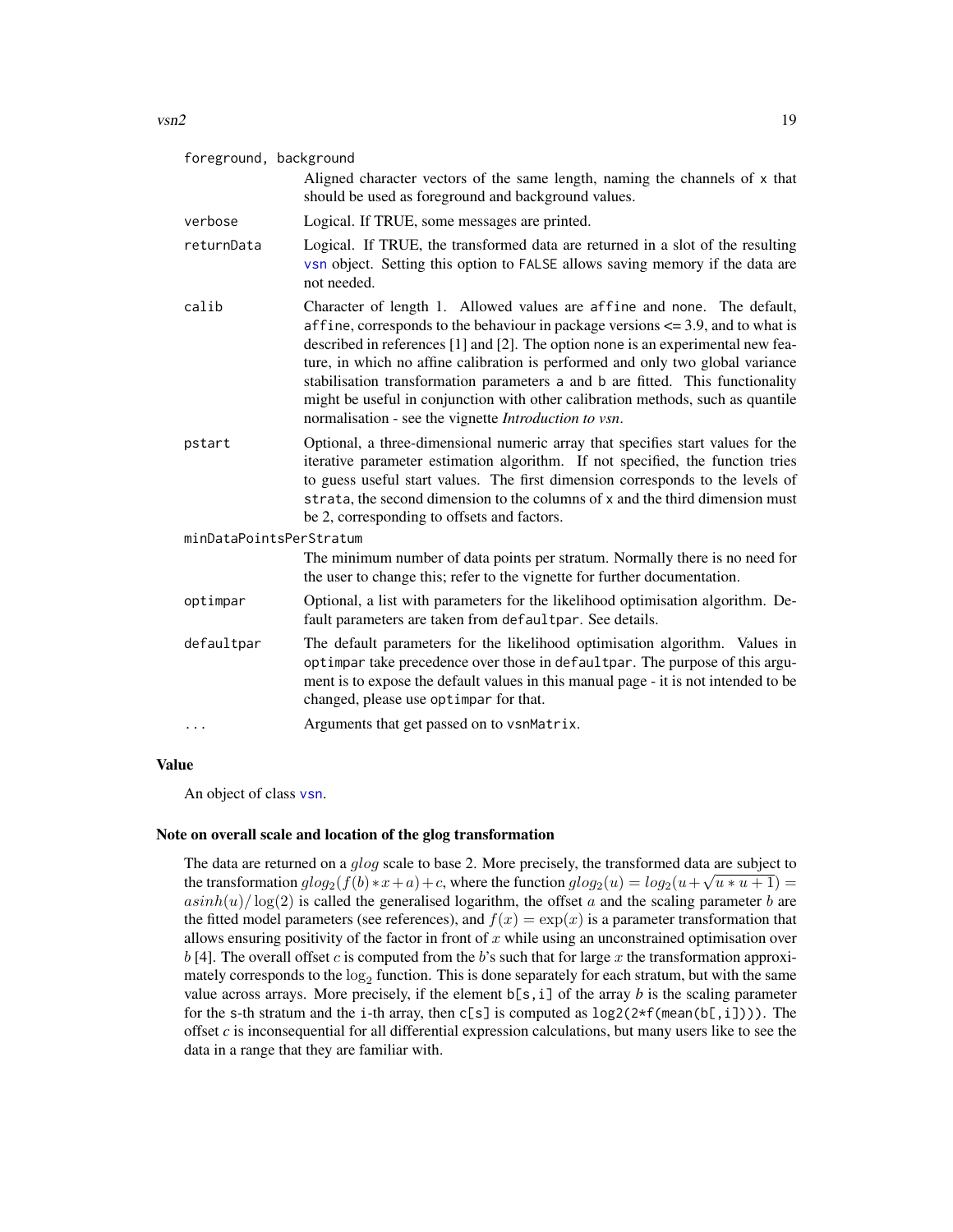vsn2 methods exist for [ExpressionSet](#page-0-0), [NChannelSet](#page-0-0), [AffyBatch](#page-0-0) (from the affy package), [RGList](#page-0-0) (from the limma package), matrix and numeric. If x is an  $NChannelSet$ , then vsn2 is applied to the matrix that is obtained by horizontally concatenating the color channels. Optionally, available background estimates can be subtracted before. If x is an [RGList](#page-0-0), it is converted into an NChannelSet using a copy of Martin Morgan's code for RGList to NChannelSet coercion, then the NChannelSet method is called.

#### Standalone versus reference normalisation

If the reference argument is *not* specified, then the model parameters  $\mu_k$  and  $\sigma$  are fit from the data in x. This is the mode of operation described in [1] and that was the only option in versions 1.X of this package. If reference is specified, the model parameters  $\mu_k$  and  $\sigma$  are taken from it. This allows for 'incremental' normalization [4].

#### Convergence of the iterative likelihood optimisation

L-BFGS-B uses three termination criteria:

- 1.  $(f_k f_{k+1})$  /  $max(|f_k|, |f_{k+1}|, 1)$  <= factr  $*$  epsmch where epsmch is the machine precision.
- 2. |gradient| < pgtol
- 3. iterations > maxit

These are set by the elements factr, pgtol and maxit of optimpar. The remaining elements are

- trace An integer between 0 and 6, indicating the verbosity level of L-BFGS-B, higher values create more output.
- cvg.niter The number of iterations to be used in the least trimmed sum of squares regression.

cvg.eps Numeric. A convergence threshold for the least trimmed sum of squares regression.

#### Author(s)

Wolfgang Huber

#### References

[1] Variance stabilization applied to microarray data calibration and to the quantification of differential expression, Wolfgang Huber, Anja von Heydebreck, Holger Sueltmann, Annemarie Poustka, Martin Vingron; Bioinformatics (2002) 18 Suppl.1 S96-S104.

[2] Parameter estimation for the calibration and variance stabilization of microarray data, Wolfgang Huber, Anja von Heydebreck, Holger Sueltmann, Annemarie Poustka, and Martin Vingron; Statistical Applications in Genetics and Molecular Biology (2003) Vol. 2 No. 1, Article 3. http://www.bepress.com/sagmb/vol2/iss1/

[3] L-BFGS-B: Fortran Subroutines for Large-Scale Bound Constrained Optimization, C. Zhu, R.H. Byrd, P. Lu and J. Nocedal, Technical Report, Northwestern University (1996).

[4] Package vignette: Likelihood Calculations for vsn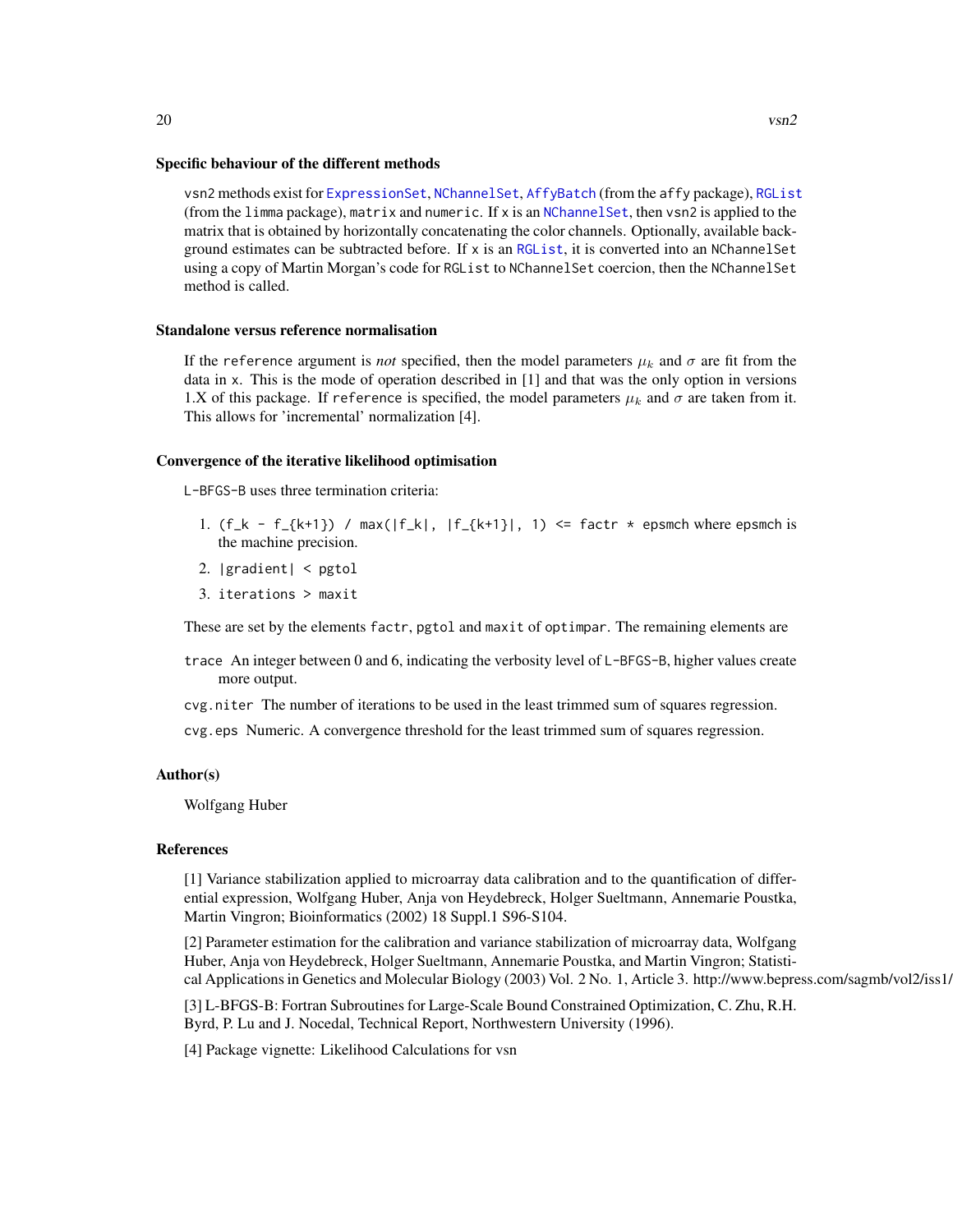#### <span id="page-20-0"></span>vsn2trsf 21

### See Also

[justvsn](#page-2-1), [predict](#page-0-0)

#### Examples

```
data("kidney")
fit = vsn2(kidney) ## fit
nkid = predict(fit, newdata=kidney) ## apply fit
plot(exprs(nkid), pch=".")
abline(a=0, b=1, col="red")
```
vsn2trsf *Apply the vsn transformation to data*

#### Description

Apply the vsn transformation to data.

#### Usage

```
## S4 method for signature vsn
predict(object, newdata, strata=object@strata, log2scale=TRUE, useDataInFit=FALSE)
```
#### Arguments

| object       | An object of class vsn that contains transformation parameters and strata infor-<br>mation, typically this is the result of a previous call to vsn2.                                                                                                               |
|--------------|--------------------------------------------------------------------------------------------------------------------------------------------------------------------------------------------------------------------------------------------------------------------|
| newdata      | Object of class ExpressionSet, NChannelSet, AffyBatch (from the affy pack-<br>age), RGList (from the limma package), matrix or numeric, with the data to<br>which the fit is to be applied to.                                                                     |
| strata       | Optional, a factor or integer that aligns with the rows of newdata; see the<br>strata argument of vsn2.                                                                                                                                                            |
| log2scale    | If TRUE, the data are returned on the glog scale to base 2, and an overall offset<br>c is added (see <i>Value</i> section of the vsn2 manual page). If FALSE, the data are<br>returned on the glog scale to base e, and no offset is added.                        |
| useDataInFit | If TRUE, then no transformation is attempted and the data stored in object is<br>transferred appropriately into resulting object, which otherwise preserves the<br>class and metadata of newdata. This option exists to increase performance in<br>constructs like |
|              | $fit = vsn2(x, )$<br>$nv = nradict(fit)$ newdstate                                                                                                                                                                                                                 |

nx = predict(fit, newdata=x)

and is used, for example, in the [justvsn](#page-2-1) function.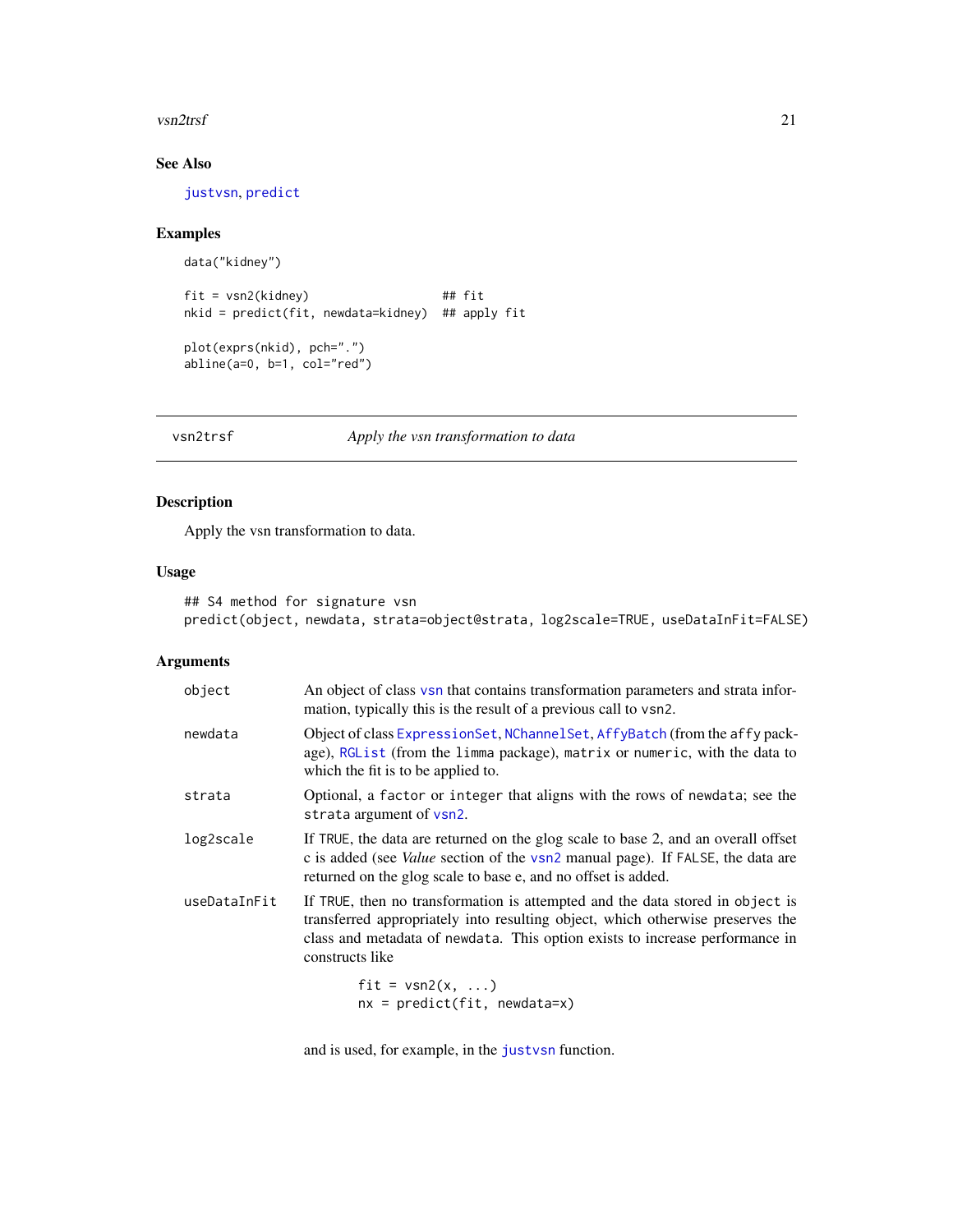#### <span id="page-21-0"></span>Value

An object typically of the same class as newdata. There are two exceptions: if newdata is an [RGList](#page-0-0), the return value is an [NChannelSet](#page-0-0), and if newdata is numeric, the return value is a matrix with 1 column.

#### Author(s)

Wolfgang Huber

data("kidney")

#### Examples

```
## nb: for random subsampling, the subsample argument of vsn
## provides an easier way to do this
fit = vsn2(kidney[sample(nrow(kidney), 500), ])
tn = predict(fit, newdata=exprs(kidney))
```
<span id="page-21-1"></span>vsnh *A function that transforms a matrix of microarray intensities.*

#### Description

A function that transforms a matrix of microarray intensities. This function works in conjunction with [vsn](#page-12-2). vsn and vsnh have been superseded by [vsn2](#page-16-1) and the [predict](#page-0-0) method for vsn objects. The functions vsn and vsnh remain in the package for backward compatibility, but for new projects, please use [vsn2](#page-16-1) and [predict](#page-0-0).

#### Usage

vsnh(y, p, strata)

#### Arguments

| у      | A numeric matrix containing intensity values from an array experiment. It may<br>contain NA values.                                                                                                                                                                                                                                       |
|--------|-------------------------------------------------------------------------------------------------------------------------------------------------------------------------------------------------------------------------------------------------------------------------------------------------------------------------------------------|
| p      | An array with the transformation parameters. If strata is specified, it must be<br>a 3d array, $dim(p)[1]$ must be greater than or equal to the maximum of strata,<br>$\dim(p)[2]$ must be ncol(y), and $\dim(p)[3]$ must be 2. If strata is missing, then<br>the first dimension may be omitted. NA values are not allowed. See Details. |
| strata | Integer vector of length $nrow(y)$ . See vsn for details.                                                                                                                                                                                                                                                                                 |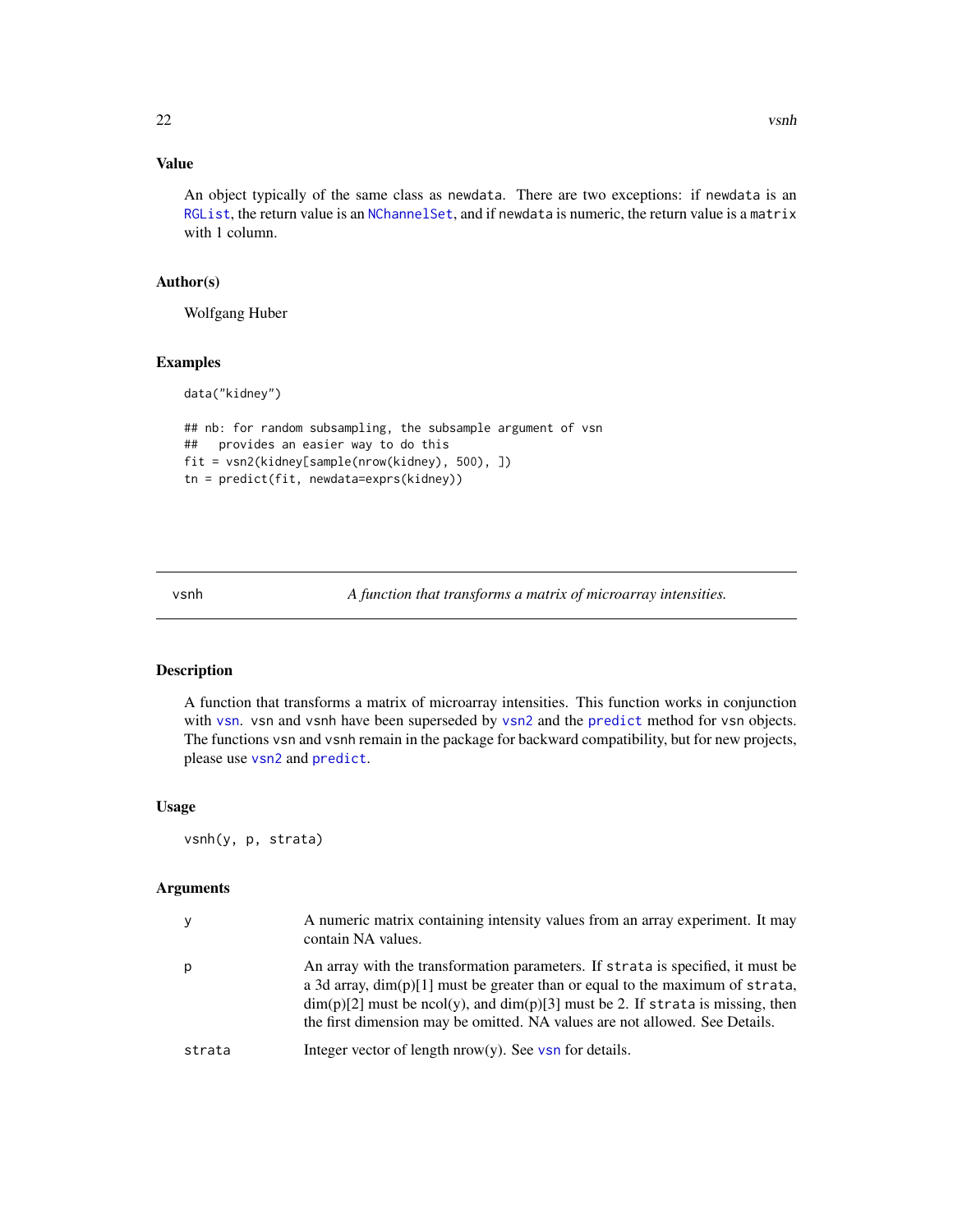$v \sinh$  23

#### Details

The transformation is:

vsnh(y, p, s)[k, i] = asinh(  $p[s[k], i, 1] + p[s[k], i, 2] * y[k, i]$  ) -  $log(2*p[s[1], 1, 2])$ 

where k=1:nrow(y) counts over the probes, i=1:ncol(y) counts over the samples,  $p[s[k], i, 1]$  is the calibration offset for stratum s[k] in sample i,  $p[s[k], i, 2]$  is the calibration factor for stratum s[k] in sample i, and s[k] is the stratum of the the k-th probe.

The constant offset -  $log(2*p[s[1], 1, 2])$  is there to make sure that for large y, vsnh(y) for the first stratum on the first chip is approximately the same as log(y). This has no effect on the generalized log-ratios (glog-ratios), which are differences between transformed intensities, but some users are more comfortable with the absolute values that are obtained this way, since they are more comparable to the log scale.

#### Value

A numeric matrix of the same size as y, with the transformed data.

#### Author(s)

Wolfgang Huber

#### References

Variance stabilization applied to microarray data calibration and to the quantification of differential expression, Wolfgang Huber, Anja von Heydebreck, Holger Sueltmann, Annemarie Poustka, Martin Vingron; Bioinformatics (2002) 18 Suppl.1 S96-S104.

Parameter estimation for the calibration and variance stabilization of microarray data, Wolfgang Huber, Anja von Heydebreck, Holger Sueltmann, Annemarie Poustka, and Martin Vingron; Statistical Applications in Genetics and Molecular Biology (2003) Vol. 2 No. 1, Article 3. http://www.bepress.com/sagmb/vol2/iss1/art3.

#### See Also

[vsn](#page-12-2)

#### Examples

```
data(kidney)
y = exprs(kidney)
p = array(c(-0.2, -0.1, 0.1, 0.2, 0.0026, 0.0028, 0.0030, 0.0032), dim=c(2,2,2))strata = sample(1:2, nrow(y), replace=TRUE)
res1 = vsnh(exprs(kidney), p, strata)
res2 = asinh(p[strata,,1] + p[strata,,2] * y) - log(2*p[strata,1,2])stopifnot(max(abs(res1 - res2)) < 1e-10)
```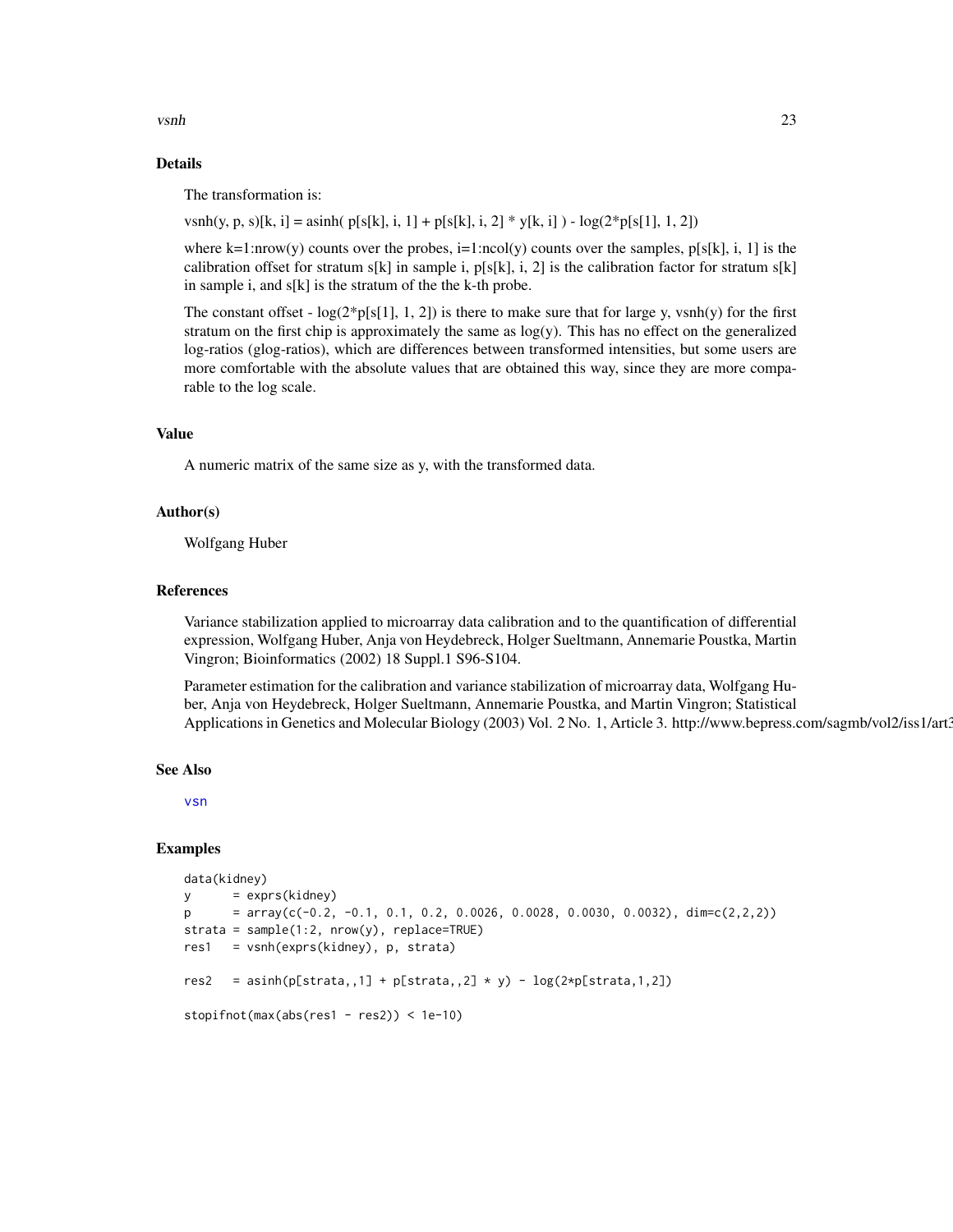<span id="page-23-1"></span><span id="page-23-0"></span>

#### Description

Class to contain input data and parameters for vsn functions

#### Creating Objects

new("vsnInput")

#### Slots

x: A numeric matrix with the input data.

- reference: An object of [vsn](#page-12-1), typically this would have been obtained from a previous fit to a set of reference arrays (data).
- strata: A factor of length 0 or n. If its length is n, then its levels correspond to different normalization strata (see [vsn2](#page-16-1)).

ordered: Logical scalar; are the rows reordered so that the strata are contiguous.

lts.quantile: Numeric scalar, see[vsn2](#page-16-1).

subsample: Integer scalar, see[vsn2](#page-16-1).

verbose: Logical scalar, see[vsn2](#page-16-1).

- calib Character of length 1, see manual page of [vsn2](#page-16-1).
- pstart: A 3D array of size (number of strata) x (number of columns of the data matrix) x 2. It contains the start parameters.
- optimpar: List with parameters for the numerical optimiser L-BFGS-B; see the manual page of [vsn2](#page-16-1).

#### Methods

[ Subset

dim Get dimensions of data matrix.

nrow Get number of rows of data matrix.

ncol Get number of columns of data matrix.

show Print a summary of the object

#### Author(s)

Wolfgang Huber

#### See Also

[vsn2](#page-16-1)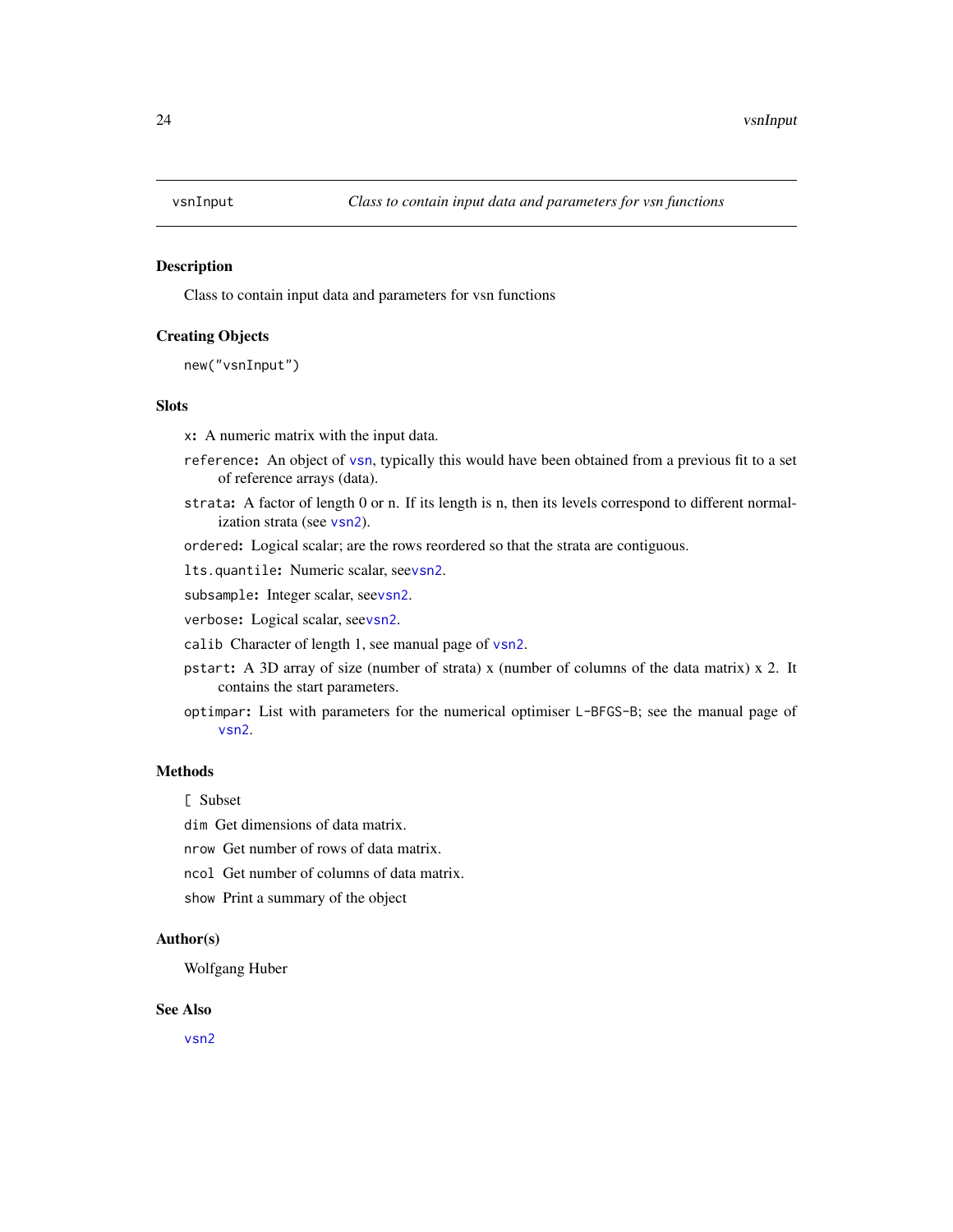<span id="page-24-1"></span><span id="page-24-0"></span>vsnPlotPar *Plot trajectories of calibration and transformation parameters for a vsn fit*

#### Description

Plot trajectories of calibration and transformation parameters for a vsn fit

#### Usage

vsnPlotPar(x, what, xlab="iter", ylab=what, ...)

#### Arguments

| $\mathsf{x}$ | An object of class ExpressionSet-class which has been created by the func-<br>tion vsn. |
|--------------|-----------------------------------------------------------------------------------------|
| what         | Character, should either be "factors" or "offsets".                                     |
| xlab         | Character, label for the x-axis.                                                        |
| ylab         | Character, label for the y-axis.                                                        |
| $\cdots$     | Further arguments that get passed to plot. default.                                     |

#### Details

The plot that is created by this function may help in assessing whether the parameter estimation in [vsn](#page-12-2) was sufficiently converged.

### Value

The function is called for its side effect, creating a plot on the active graphics device.

#### Author(s)

Wolfgang Huber

#### See Also

[vsn](#page-12-2)

#### Examples

## see example for vsn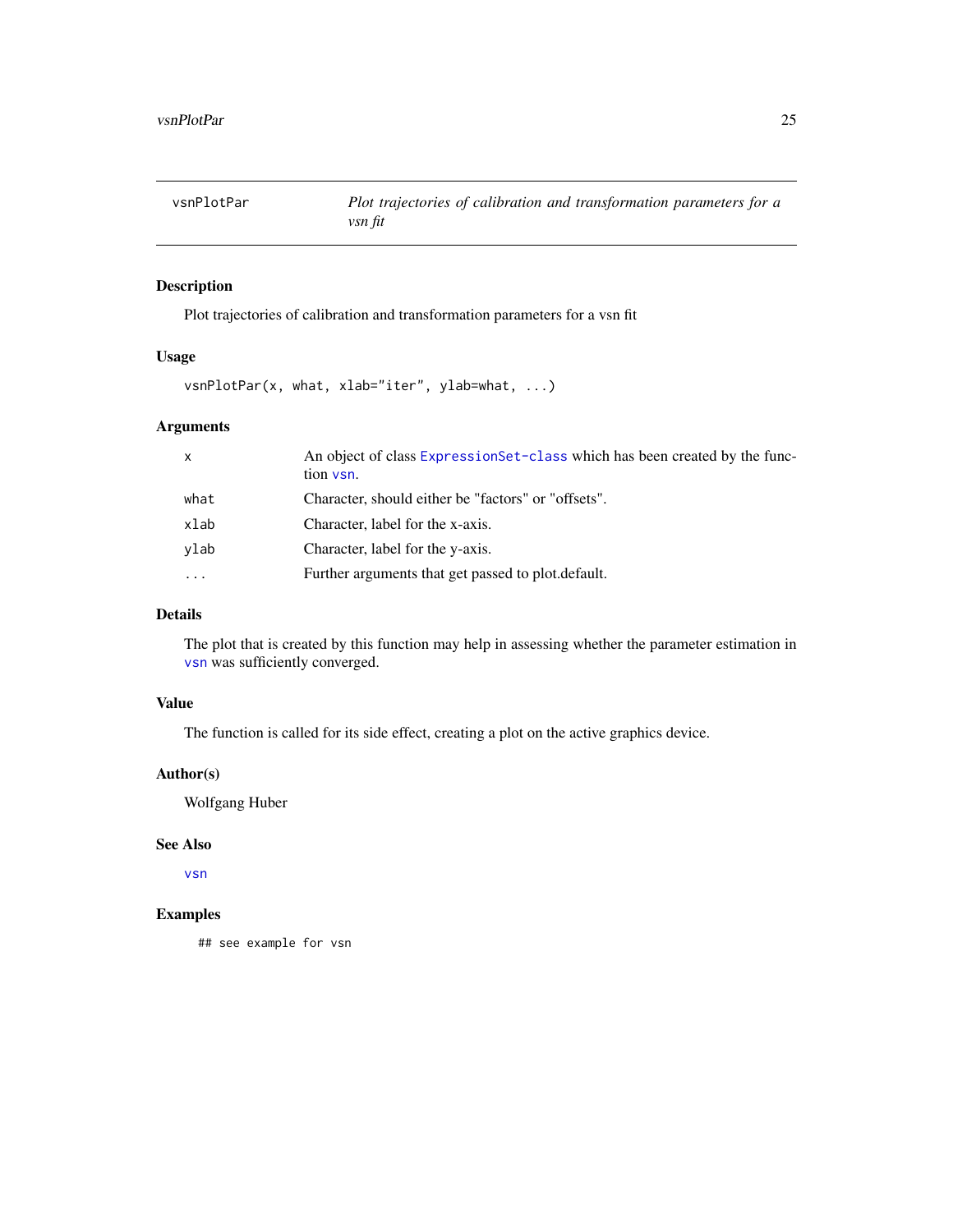# <span id="page-25-0"></span>**Index**

∗Topic classes vsn, [13](#page-12-0) vsnInput, [24](#page-23-0) ∗Topic datagen sagmbSimulateData, [11](#page-10-0) ∗Topic datasets kidney, [4](#page-3-0) lymphoma, [7](#page-6-0) ∗Topic hplot meanSdPlot, [8](#page-7-0) vsnPlotPar, [25](#page-24-0) ∗Topic methods meanSdPlot, [8](#page-7-0) ∗Topic package vsn-package, [2](#page-1-0) ∗Topic robust vsn.old, [14](#page-13-0) [,vsn-method *(*vsn*)*, [13](#page-12-0) [,vsnInput-method *(*vsnInput*)*, [24](#page-23-0)

```
AffyBatch, 2, 3, 10, 11, 20, 21
```

```
class:vsn (vsn), 13
class:vsnInput (vsnInput), 24
coef,vsn-method (vsn), 13
coefficients,vsn-method (vsn), 13
coerce,RGList,NChannelSet-method
        (vsn2), 17
```
dim,vsn-method *(*vsn*)*, [13](#page-12-0) dim,vsnInput-method *(*vsnInput*)*, [24](#page-23-0)

ExpressionSet, *2–4*, *7, 8*, *13*, *16*, *20, 21* exprs,vsn-method *(*vsn*)*, [13](#page-12-0)

justvsn, *2*, [3,](#page-2-0) *3*, *9*, *17*, *21*

kidney, [4](#page-3-0)

list, *16*

logLik,vsnInput-method *(*logLik-methods*)*, [5](#page-4-0) logLik-methods, [5](#page-4-0) lymphoma, [7](#page-6-0) MAList, *8* matrix, *8* meanSdPlot, [8](#page-7-0) meanSdPlot,ExpressionSet-method *(*meanSdPlot*)*, [8](#page-7-0) meanSdPlot,MAList-method *(*meanSdPlot*)*, [8](#page-7-0) meanSdPlot,matrix-method *(*meanSdPlot*)*, [8](#page-7-0) meanSdPlot,vsn-method *(*meanSdPlot*)*, [8](#page-7-0) meanSdPlot-methods *(*meanSdPlot*)*, [8](#page-7-0) medpolish, *10* MIAME, *16*

```
NChannelSet, 2, 20–22
ncol,vsn-method (vsn), 13
ncol,vsnInput-method (vsnInput), 24
normalize.AffyBatch.vsn, 9, 16, 17
nrow,vsn-method (vsn), 13
nrow,vsnInput-method (vsnInput), 24
```

```
plotVsnLogLik (logLik-methods), 5
predict, 3, 21, 22
predict,vsn-method (vsn2trsf), 21
```

```
RGList, 2, 20–22
rma, 3
```
sagmbAssess *(*sagmbSimulateData*)*, [11](#page-10-0) sagmbSimulateData, [11](#page-10-0) scalingFactorTransformation, [12](#page-11-0) show,vsn-method *(*vsn*)*, [13](#page-12-0) show,vsnInput-method *(*vsnInput*)*, [24](#page-23-0)

```
vsn, 2, 5, 8, 9, 12, 13, 14, 17–19, 21–25
vsn (vsn.old), 14
vsn-class (vsn), 13
vsn-package, 2
```